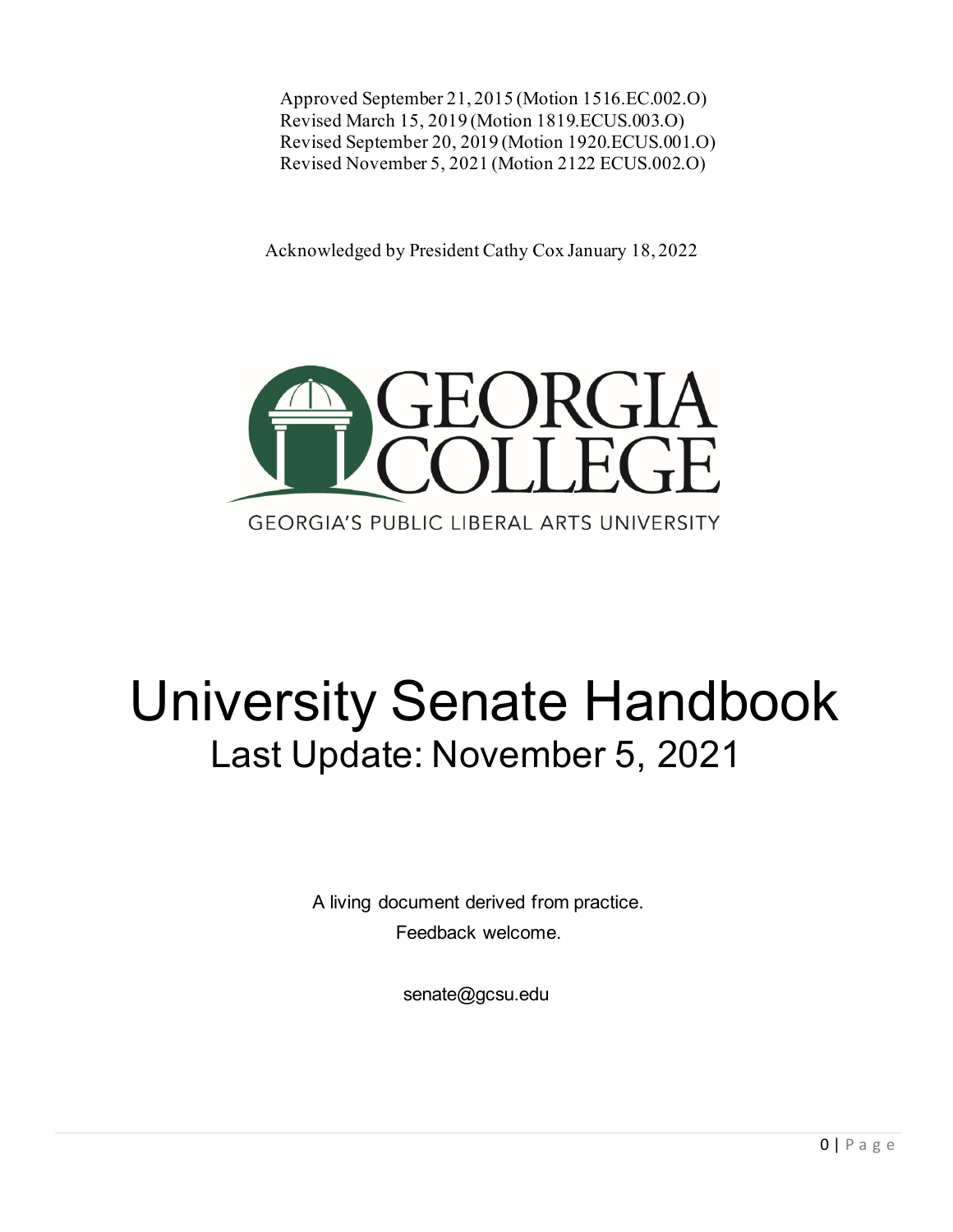## **Table of Contents**

|                                                                                | $\overline{2}$ |
|--------------------------------------------------------------------------------|----------------|
|                                                                                | 3              |
|                                                                                | $\mathbf{3}$   |
|                                                                                | $\mathbf{3}$   |
|                                                                                | $\overline{4}$ |
|                                                                                | 5              |
|                                                                                | 6              |
|                                                                                | $\overline{7}$ |
|                                                                                | 8              |
|                                                                                | 9              |
| What other responsibilities/expectations are there of/for University Senators? | 10             |
|                                                                                | 11             |
|                                                                                | 12             |
|                                                                                | 12             |
|                                                                                | 12             |
| The Diversity Equity Inclusion Policy Committee (DEIPC)                        | 12             |
|                                                                                | 12             |
| The Resources, Planning, and Institutional Policy Committee (RPIPC)            | 12             |
| The Student Affairs Policy Committee (SAPC)                                    | 13             |
| Committee Membership and Eligibility to Serve as Committee Chair               | 14             |
|                                                                                | 15             |
|                                                                                | 16             |
|                                                                                | 17             |
|                                                                                | 18             |
|                                                                                | 19             |
|                                                                                | 20             |
|                                                                                | 24             |
| Some Rules for Conducting Debate (Based on Robert's Rules of Order)            | 26             |
|                                                                                | 29             |
|                                                                                | 31             |
|                                                                                | 37             |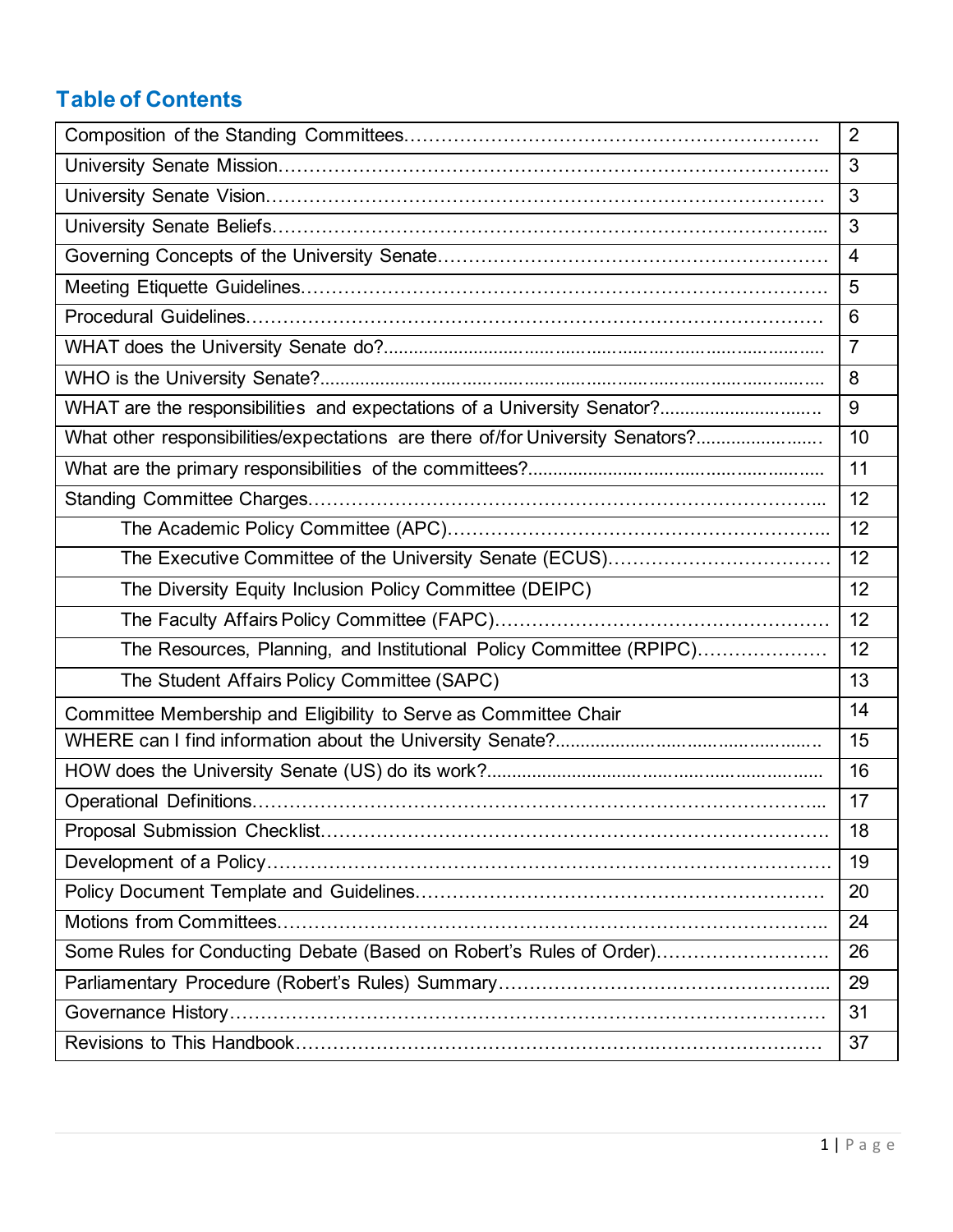# **Composition of the Standing Committees**

| <b>Academic</b><br><b>Policy</b><br><b>Committee</b><br>(APC)                                                                      | <b>Diversity</b><br><b>Equity</b><br><b>Inclusion</b><br><b>Policy</b><br><b>Committee</b><br>(DEIPC)                                                                                                                                            | <b>Executive</b><br><b>Committee of</b><br><b>University</b><br><b>Senate</b><br>(ECUS)                                                                                                                                                                                                   | <b>Faculty</b><br><b>Affairs Policy</b><br><b>Committee</b><br>(FAPC)                                                       | <b>Resources,</b><br><b>Planning, and</b><br><b>Institutional</b><br><b>Policy</b><br><b>Committee</b><br>(RPIPC)                                                                                                                                                                                 | <b>Student</b><br><b>Affairs Policy</b><br><b>Committee</b><br>(SAPC)                                                                                                                                                                                                                                                         |
|------------------------------------------------------------------------------------------------------------------------------------|--------------------------------------------------------------------------------------------------------------------------------------------------------------------------------------------------------------------------------------------------|-------------------------------------------------------------------------------------------------------------------------------------------------------------------------------------------------------------------------------------------------------------------------------------------|-----------------------------------------------------------------------------------------------------------------------------|---------------------------------------------------------------------------------------------------------------------------------------------------------------------------------------------------------------------------------------------------------------------------------------------------|-------------------------------------------------------------------------------------------------------------------------------------------------------------------------------------------------------------------------------------------------------------------------------------------------------------------------------|
| 11-13 Corps of<br><b>Instruction Faculty,</b><br>at least 7 of whom<br>are EFS<br><b>CAO Designee</b><br>Presidential<br>Appointee | 6-7 Corps of<br>Instruction<br>Faculty, at least<br>6 of whom are<br><b>FFS</b><br>CDO designee<br><b>HR</b> designee<br><b>Admissions</b><br>designee<br><b>SGA</b> appointee<br><b>Staff Council</b><br>appointee<br>Presidential<br>appointee | <b>University</b><br>President<br><b>Chief Academic</b><br><b>Officer</b><br><b>Presiding Officer</b><br><b>Presiding Officer</b><br>Elect<br>Secretary<br><b>One Elected</b><br><b>Faculty Senator</b><br>per College/Library<br>not represented by<br>officers<br><b>Chair Emeritus</b> | 11-13 Corps of<br>Instruction Faculty,<br>at least 7 of whom<br>are EFS<br><b>CAO Designee</b><br>Presidential<br>Appointee | 46-86 Corps of<br><b>Instruction Faculty,</b><br>at least 4 of whom<br>are EFS<br>3 Selected Staff<br><b>Senators</b><br><b>SGA Designee</b><br><b>Chief Business</b><br><b>Officer or Designee</b><br><b>Chief Information</b><br><b>Officer or Designee</b><br><b>Presidential</b><br>Appointee | 46-86 Corps of<br><b>Instruction Faculty,</b><br>at least 4 of whom<br>are EFS<br>2 Selected<br><b>Student Senators</b><br>1 Selected Staff<br>Senator<br><b>SGA Designee</b><br><b>Staff Council</b><br><b>Designee</b><br><b>Chief Student</b><br><b>Affairs Officer or</b><br><b>Designee</b><br>Presidential<br>Appointee |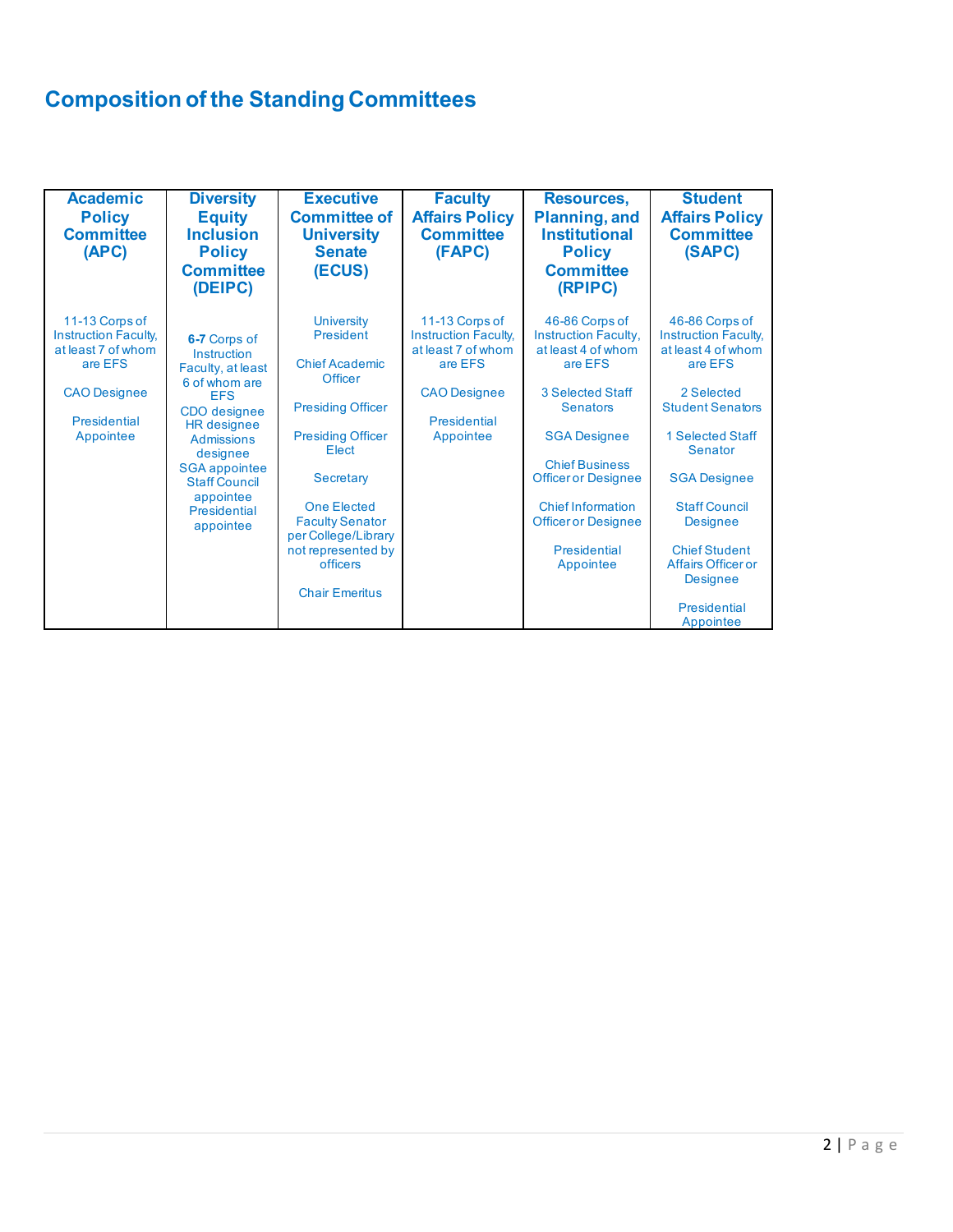### **University Senate Mission**

*(Established 12-03-04)*

Shaping the Future through Shared Governance

### **University Senate Vision**

*(Established 12-03-04)*

The University Senate envisions a university that celebrates an effective system of governance in which information is widely shared and understood, where every voice in the university community is heard and honored, and that actively involves all affected individuals in the decision-making process.

### **University Senate Beliefs**

*(Established 12-03-04)*

- 1. Faculty, staff, students and administrators will interact with mutual respect and will value input, rational discussion and respect for each person's position or place at the University.
- 2. All governance, planning, and decision making should encourage all interested and affected parties to be included.
- 3. The existing rules, regulations, policies and procedures of Georgia College & State University should be clearly defined, supported, adhered to, and widely distributed among faculty, staff, students and administrators.
- 4. Everyone shall have the right to participate in the governance of the University and shall have the right to be heard, without repercussion, regardless of position, rank, or level of authority.
- 5. Faculty, staff, administrators and students share responsibility for the education and development of life-long learning opportunities at the University.
- 6. Georgia College & State University will have a stable structure of governance that is flexible and includes a process for review and revision.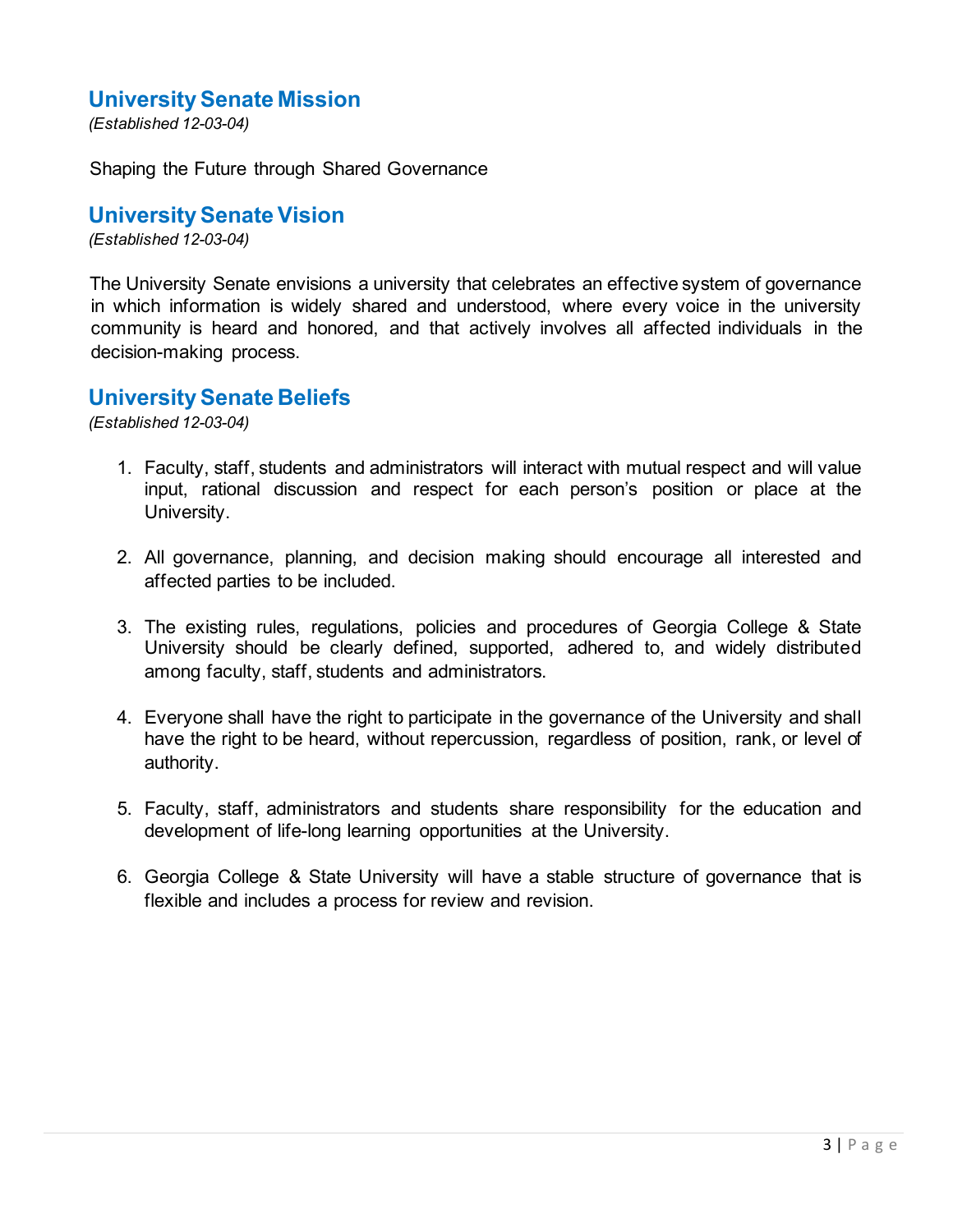### **Governing Concepts of the University Senate**

*Established 09-25-06; Endorsed by University Senate Bylaws and Governing Concepts Committee 02-22-06 Endorsed by the Executive Committee 09-12-06 Approved as MOTION 0607.EC.001.O by the University Senate on 09-25-06 Approved by President Leland on 09-25-06*

The governing concepts of the University Senate listed below serve as ideals for shared governance and provide a means by which shared governance can be periodically assessed.

#### 1. Shared Sense of Purpose

A shared sense of purpose for institutional governance is the university community's shared understanding of and commitment to its values, mission and goals through shared decision-making.

2. Collegial Leadership

Shared governance requires capable and competent leaders from among administrators, faculty, staff, and students. Such leaders are characterized by the ability to critically evaluate how well they have performed, work to improve the leadership capabilities of themselves and others, and encourage and foster mutual respect among governance participants as they thoughtfully and thoroughly debate issues before the University Senate and its committees. They should be proficient, dependable, and above all else trustworthy as they faithfully guide and direct the development of policies and procedures that are widely understood and supported by members of the University community.

3. Transparent Decision Making

University policy, to be easily understood and widely supported by all constituencies, is readily available in a unified and consistent format and developed by full and complete vetting of issues using transparent processes of decision making. Decision making is respectful of how the process affects the confidence and trust of the university community and of the distinct, yet interdependent roles the administration, faculty, staff and students have in developing and implementing university policy.

4. Investment in Shared Governance

Members of the university community, by nature and profession, are invested in continual teaching and learning. University policy based on vision, core values, and governing concepts invites all members of the university community to take responsibility for educating themselves and their colleagues in order to make informed decisions.

5. Shared Information

Timely information is readily available to all members of the university community. Information is conveyed through multiple portals, such as meetings and websites, to promote broad access and to enhance communication across campus.

6. Positive Motivators

Motivation of stakeholders in shared governance is impacted positively by identifying, confronting, communicating and debating policy issues, and building trust in an intelligent, respectful manner.

#### 7. Adequate Resources

Shared governance requires adequate human, temporal, and fiscal resources to draft and review university policy, fully vet university policy under consideration with the University community as well as formulate voting positions in consultation with constituencies. Adequate resources provide support for current senators, develop future senators, and provide a culture characterized by confidence, familiarity, trust, and participation in the shared governance process.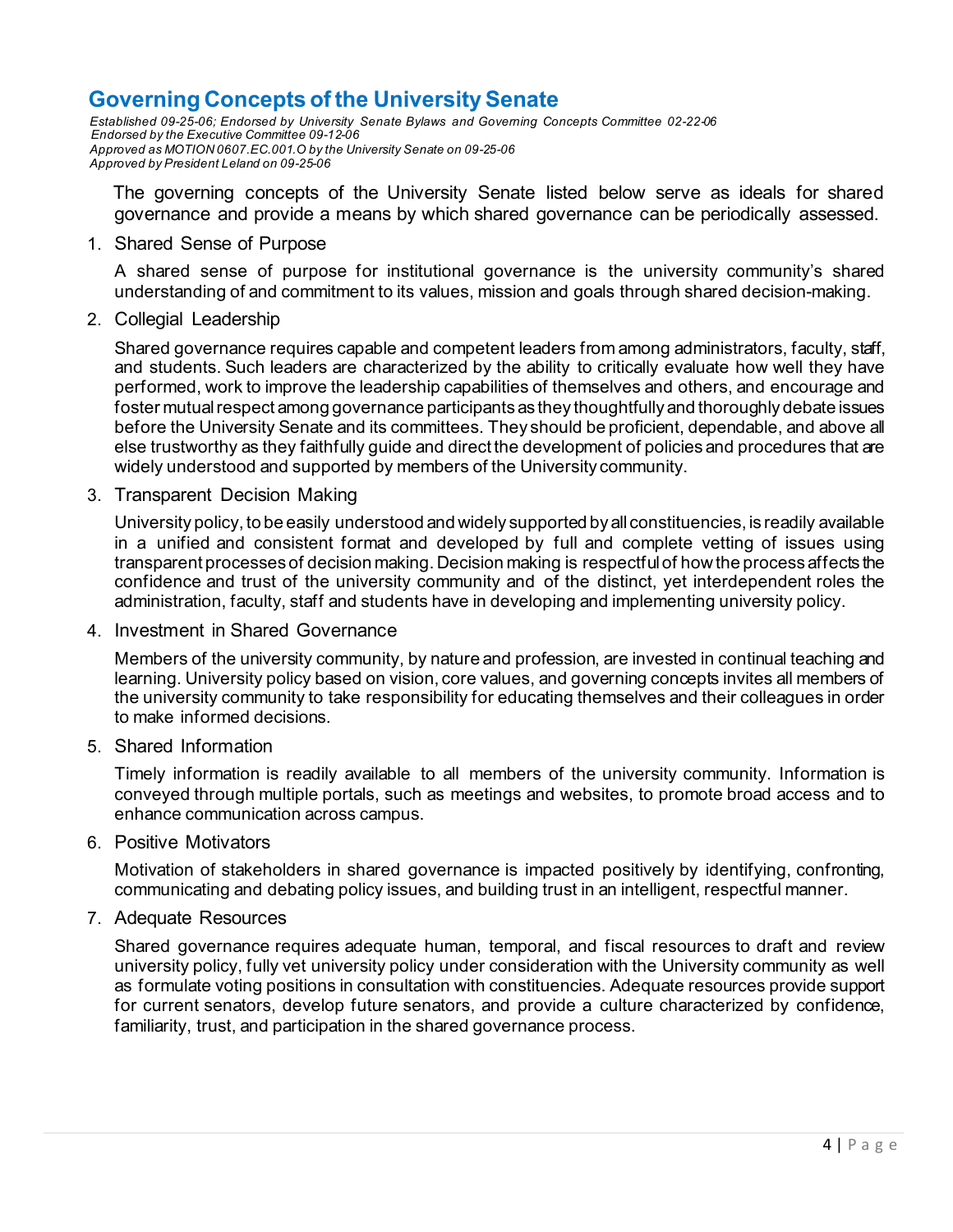### **Meeting Etiquette Guidelines**

*Established 02-06-08; A joint proposal from Executive Committee and Standing Committee Chairs submitted for University Senate consideration Endorsed by the Executive Committee and Standing Committee Chairs 11-15-07 Shared with the University Senate as an Informational Item 11-29-07 Approved as MOTION 0708.EC.001.O by the University Senate on 01-28-08 Approved by President Leland on 02-06-08*

- 1. Senators must be recognized by the presiding officer before speaking.
- 2. Senators should not interrupt whoever has the floor.
- 3. Senators should limit their remarks to five minutes.
- 4. Senators may begin debate of a motion or question once it has been presented to the assembly and clearly restated by the chair.
- 5. During debate, a senator recognized to speak by the presiding officer should direct all comments to the presiding officer rather than address other Senators directly.
- 6. Senators should not attack or question the motives of another Senator, but restrict their comments to the merits of the motion or topic at hand.
- 7. No member should speak twice to the same issue until everyone else has had the opportunity to speak on the issue.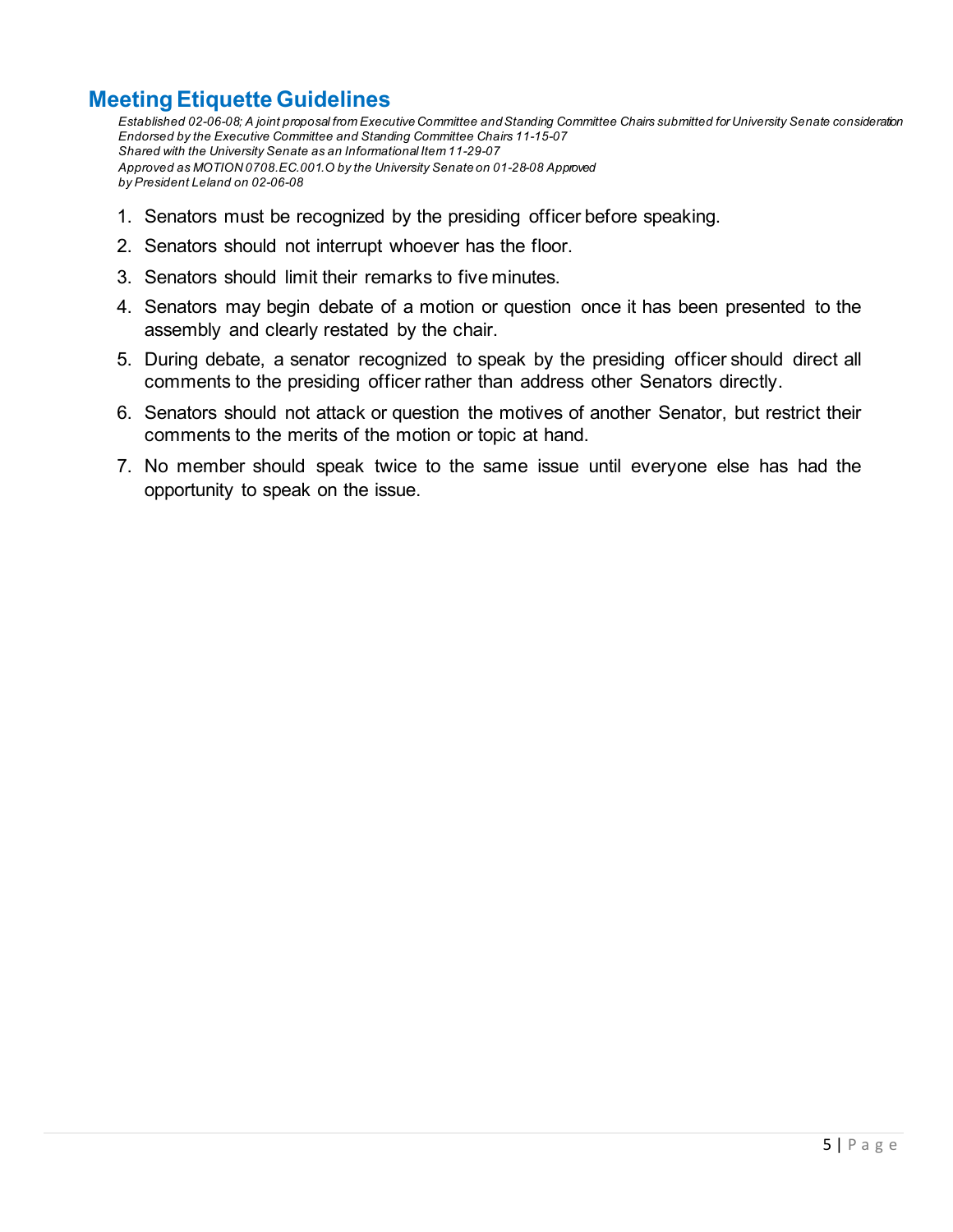### **Procedural Guidelines**

- 1. Motions, questions, and other agenda items are merely recommendations for consideration by the assembly to adopt or accept at the discretion of the senators present.
- 2. Any time before a motion or question is restated by the presiding officer, its maker may suggest modifications or withdraw the motion or question without consent of the senator who seconded it.
- 3. Senators should restrict their remarks to the current motion, question, or issue before the assembly.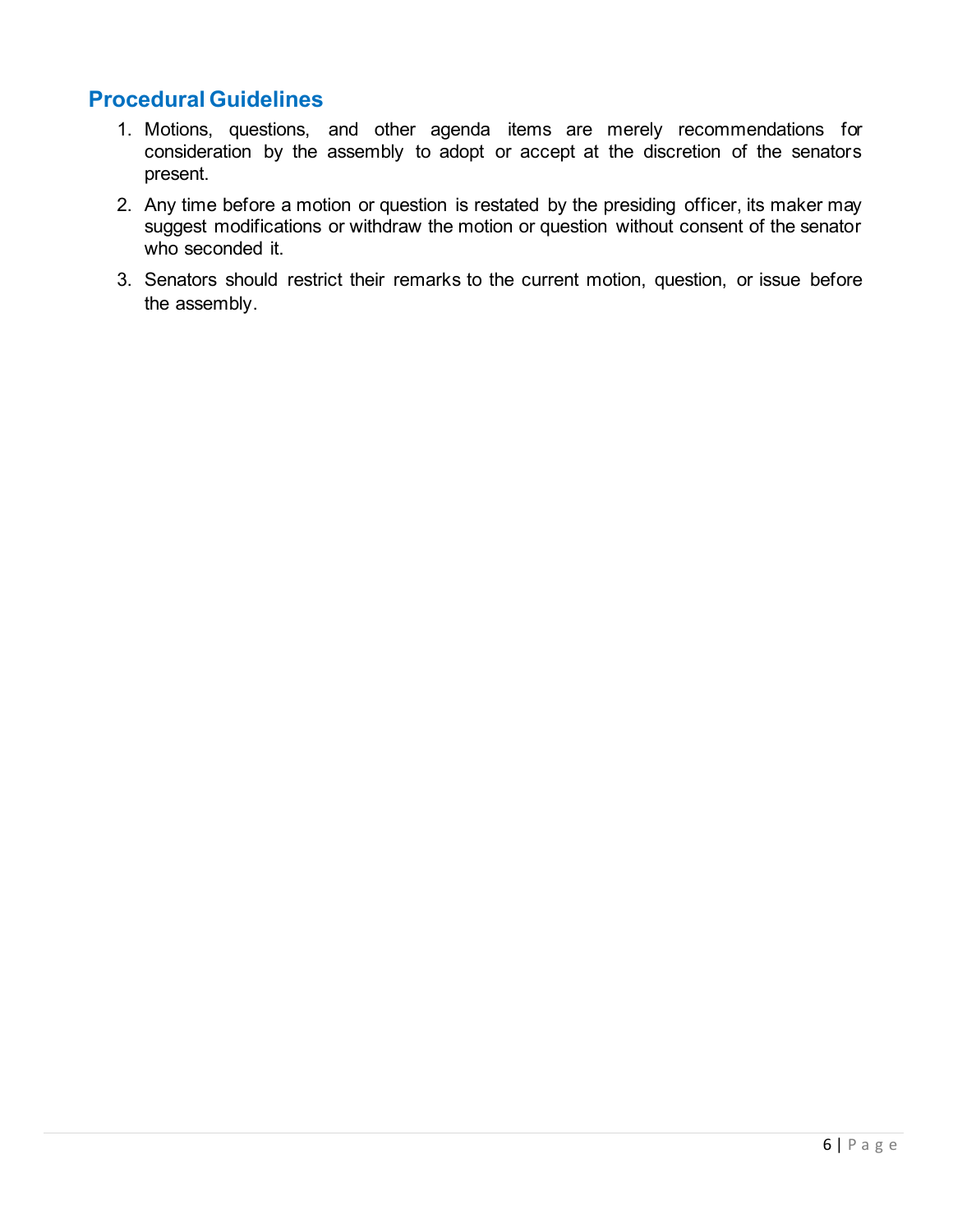### **WHAT does the University Senate do?**

- Faculty Governance Unit with broad representation
	- $\circ$  The University Senate is endowed with all the legislative powers and authority of the University Faculty and shall review and recommend for or against policy subject to the approval of the University President, and shall advise the University Administration.

(*University Senate Bylaws: Article I, Section 1.A)*

o The University Senate shall not adopt any regulations affecting curricula, and will strive to be mindful and respectful of matters that are more appropriately handled by the academic units (college, school, department, etc.) and divisions, yet may make recommendations concerning matters within these areas that have broader institutional impact or implications.

(*University Senate Bylaws: Article I, Section 1.B)*

- o The University Senate exists to promote and implement effective shared governance at the university. It is expressly charged with recommending academic and institutional policy. In addition to its policy recommending responsibility, the University Senate serves in an advisory role to the administration, particularly in the implementation of policy or improvement of processes that have broad institutional impact or implications, including but not limited to planning and budgetary processes. *(University Senate Bylaws: Article I, Section 2)*
- Policy
	- $\circ$  A policy is a statement of record that governs the conduct of the university community and/or embodies a general principle that guides university affairs. (This definition was developed during the 2006-07 academic year.)
	- o Three Broad Categories or Types of Policy
		- **Academic**
		- **Student Non-Academic**
		- **I** Institutional
- Resolutions
- Advisory Function o Procedure, Guideline, Practice
	- o Concerns, Information Items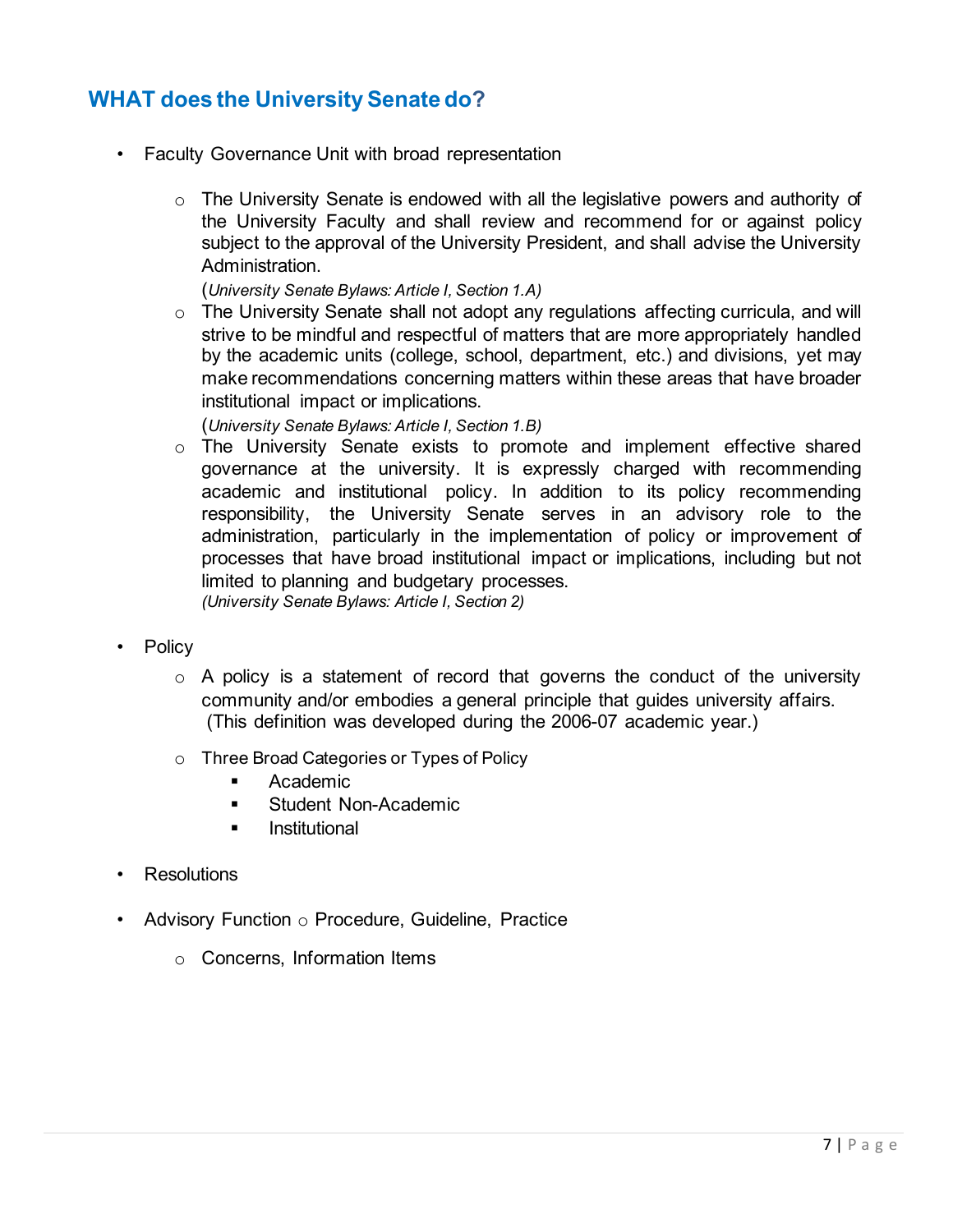### **WHO is the University Senate?**

The University Senate is a governance body consisting of forty-nine (49) members and elects one of its current elected faculty senator members to serve for a one year term as Presiding Officer.

- TWO By Title
	- o University President (ex officio non-voting member)
	- o Chief Academic Officer (ex officio non-voting member)
- FOUR Selected Staff Senators
	- o Selected by a process determined by Staff Council
	- o Eligibility identical to eligibility to serve on Staff Council
	- o Term of service is one year
- TWO Selected Student Senators
	- o Selected by a process determined by Student Government (SGA)
	- o Eligibility identical to eligibility to serve on SGA
	- o Term of service is one year
- THIRTY-SEVEN Elected Faculty Senators (EFS)
	- o 34 Apportioned to academic units (i.e. Colleges, Library); 3 serve At-Large
	- o Elected by a process determined by:
		- the academic unit to which they are apportioned
			- ECUS for At-Large Senators
	- $\circ$  Elected by the Corps of Instruction Faculty in their constituency (department, academic unit, or university)
	- o Eligibility Requirements
		- At least 2 years at GCSU at the beginning of the fall semester following their election as an elected faculty senator
		- Corps of Instruction membership
	- o Term of service is three years (effective 2009-2010)
	- o Only Elected Faculty Senators are eligible to serve in the three University Senate officer positions (University Senate Secretary, University Senate Presiding Officer Elect, and University Senate Presiding Officer).
- FIVE Presidential Appointees
	- o Selected by the University President
	- o Any member of administration, faculty, staff, student body is eligible to serve in this capacity
	- o Term of service is one year
	- o One to each standing committee (APC, DEIPC, FAPC, SAPC, RPIPC)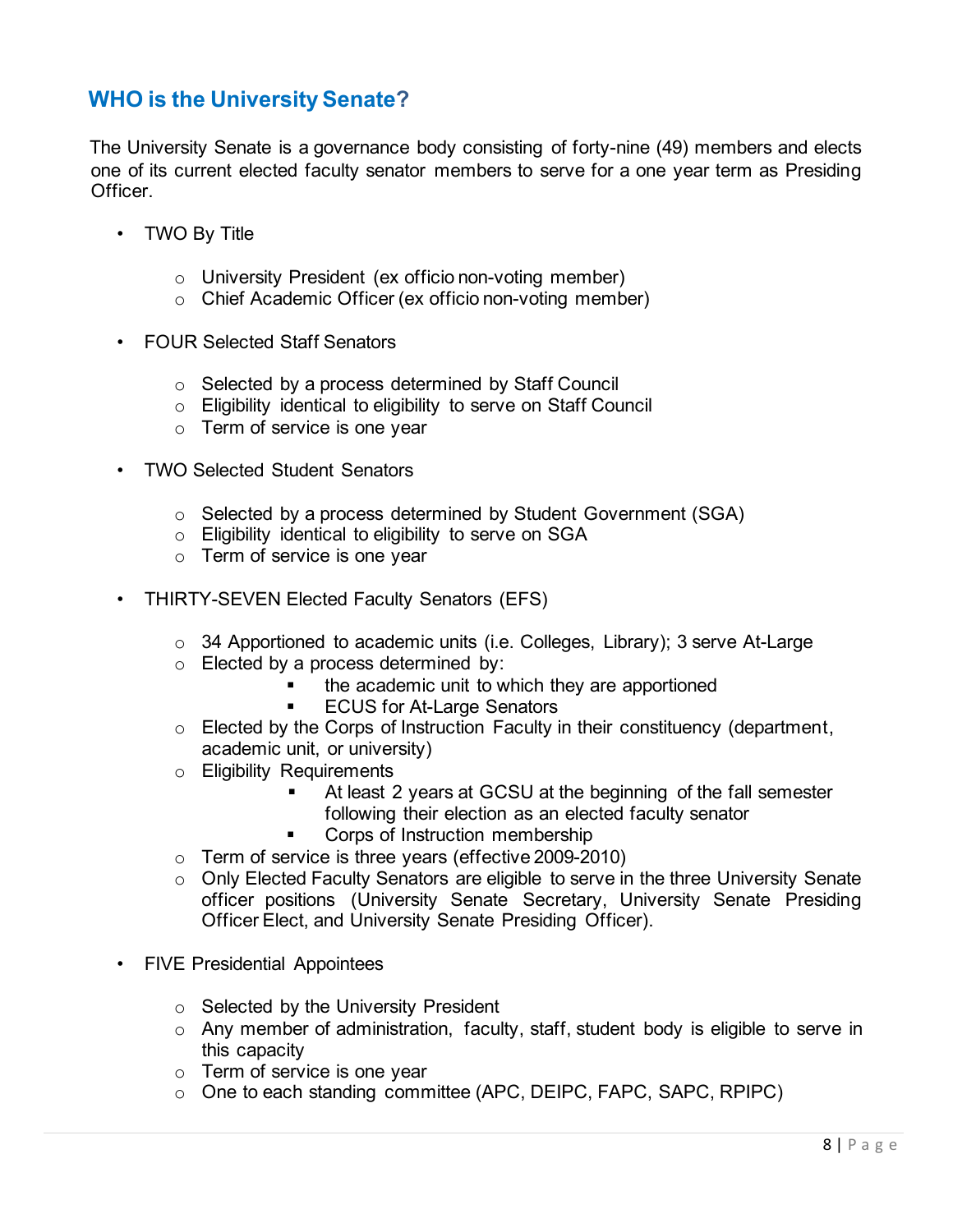### **WHAT are the responsibilities and expectations of a University Senator?**

- a) Who do I represent? (Constituency)
	- i. The thirty-seven Elected Faculty Senators (EFS) represent those who elected them.
	- ii. The four Selected Staff Senators represent the staff.
	- iii. The two Selected Student Senators by Student Government Association (SGA) represent the students.
	- iv. The five Presidential Appointees and University President do not have a clearly defined constituency.
	- v. Ideally, all University Senators should work together to promote the best interest of the University.
- b) What meetings/functions am I expected to attend?
	- i. Monthly University Senate meetings
	- ii. Monthly committee meetings of which you are a member
	- iii. Annual Governance Retreat
- c) What committee(s) will I serve on?

Appointees (president, student, staff) and designees (executive officers) are named by the relevant constituencies. Elected faculty senators are invited to express preference for committee service following elections. The Subcommittee on Nominations prepares a slate of nominees for the committees based on those considerations. The slate is voted on each year at the organizational meeting of the University Senate.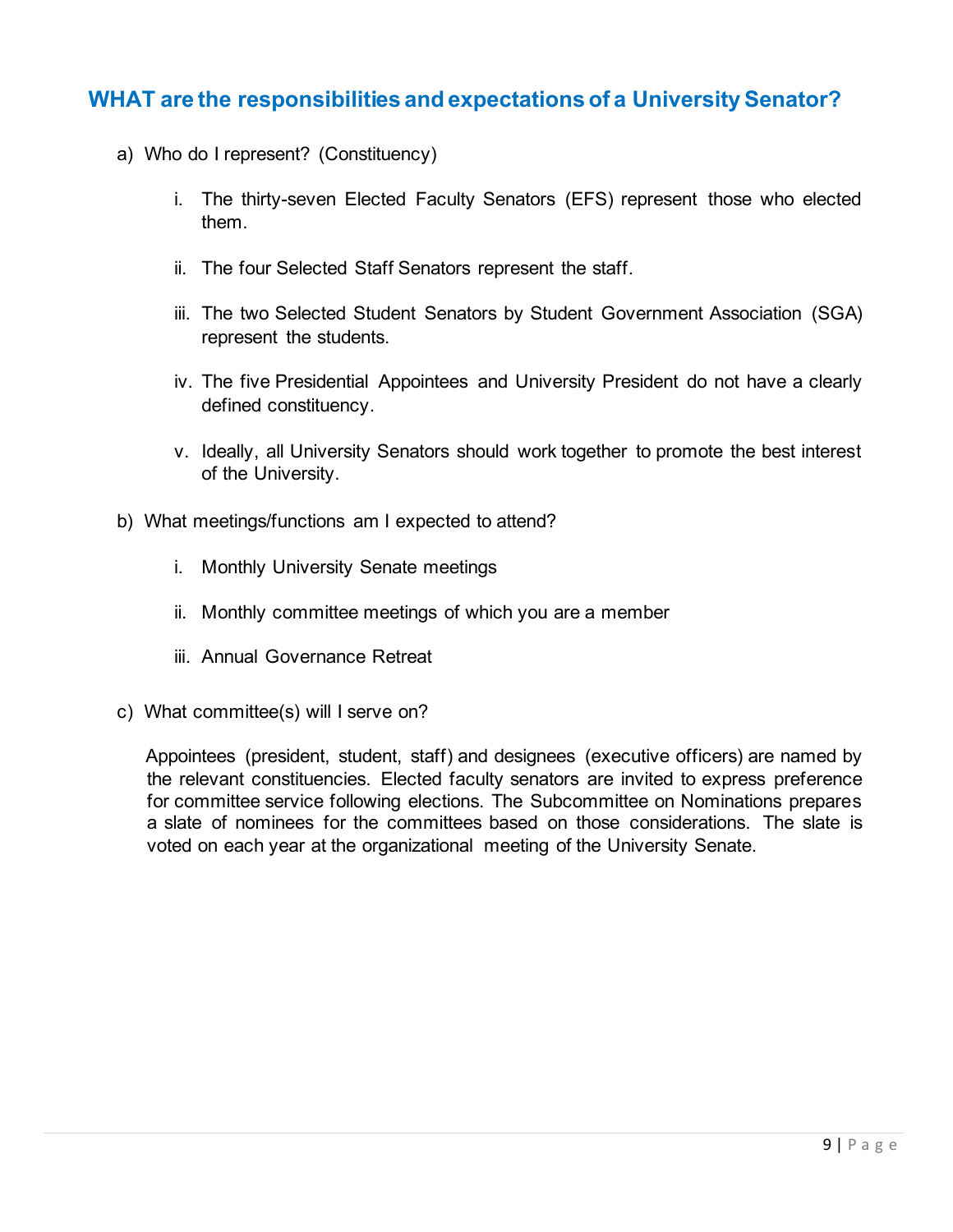### **What other responsibilities/expectations are there of/for University Senators?**

- Responsibility to proactively seek out information and issues relevant to the standing committee on which you serve. *(Article V Sec 2.B.2)*
- **Expectation to read information and supporting documents for motions PRIOR to the** university senate meeting at which they will be considered. Note: This information is accessible via the online motion database.
- **Expectation to prepare for committee meetings as defined by your committee operating** procedure.
- Expectation to communicate with constituency, distribute information to and seek feedback from the individuals you represent.
- Right to speak, debate, and vote on the issues and motions that come before your committee or the University Senate.
- **Request to gain familiarity with the University Senate web page at [https://senate.gcsu.edu](https://senate.gcsu.edu/)lty**
- Request to extend "Regrets" to committee Chair and Secretary when anticipating absence from a meeting. Note: Failure to make this notification may result in the absence being coded as "Absent".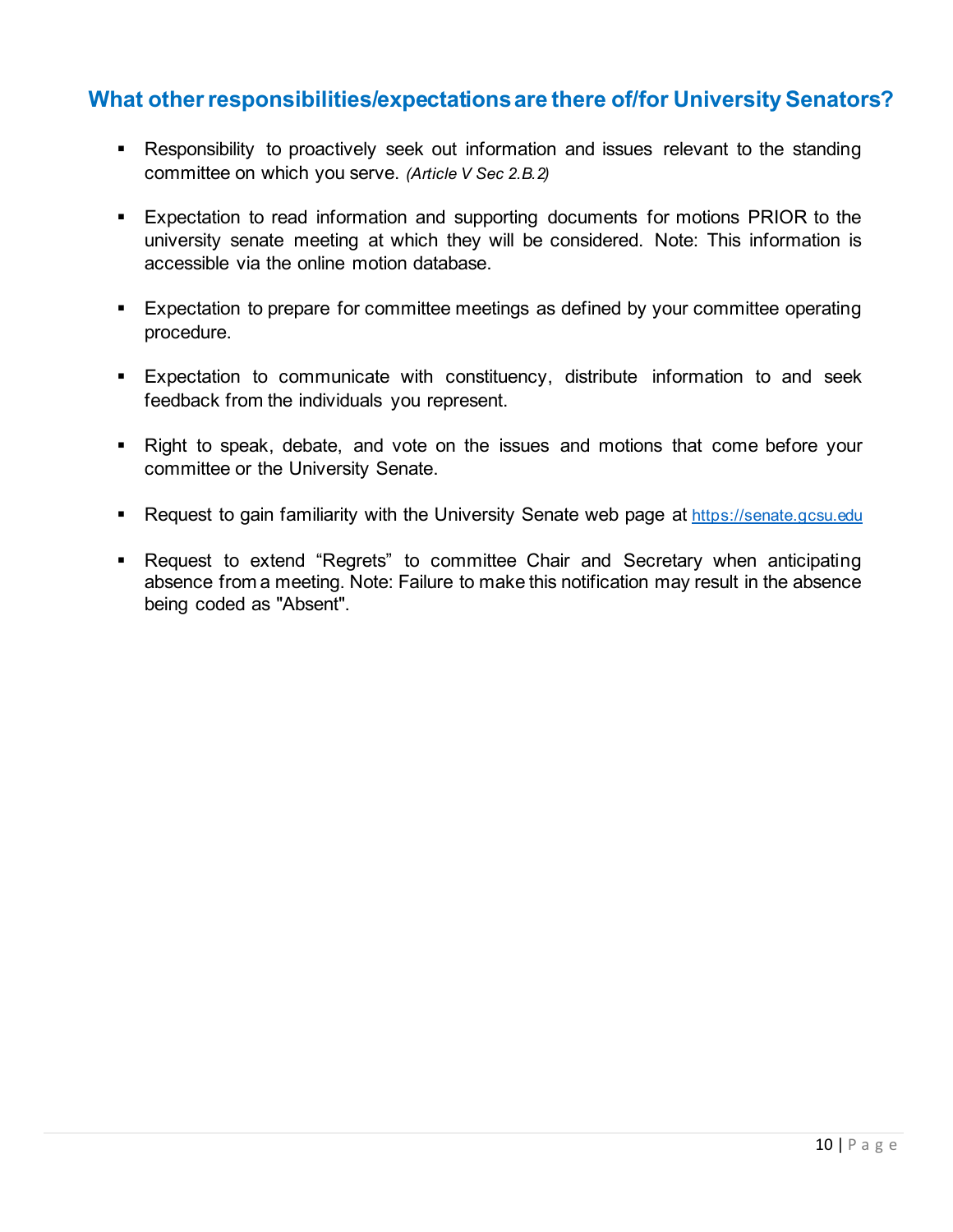### **What are the primary responsibilities of the committees?**

- Default Disposition of US business through committees unless the US approves by two-thirds majority vote to act as a committee of the whole. *(US Bylaws, Art. IV, Sec 1)*
- Committee charge: seek out and identify concerns within its area *(US Bylaws, Art V, Sec 2.B.2)*
- Three Committee Functions *(US Bylaws, Art V, Sec 2.C)*
	- develop recommendations for new policy
	- develop recommendations that revise existing policy, and
	- serve in advisory role
- **Two types of subcommittees** 
	- Permanent Subcommittee *(Art V.Sec2.A.3.a)*
		- o Creation considered at request of committee, ECUS, or US
		- o SCoN nominates membership including at least 2 University Senators
		- $\circ$  US elects voting membership & designates standing committee to which this permanent subcommittee reports
	- Ad hoc Committee (Temporary) *(Art V.Sec2.A.3.b)*
		- o Creation at request of committee, ECUS, or US and this group shall name the membership including at least two Senators noting that all university community members are eligible to serve,
		- o Charter (charge, timeline, membership) filed with ECUS
		- o Chair (must be a University Senator), Vice-Chair, Secretary selected by the membership of the ad hoc committee at its first meeting
		- $\circ$  Ad hoc committees cease to exist at the completion of the task or at the end of academic year, whichever comes first.
- Committee Report made by Chair at each University Senate Meeting (filed electronically) *(Art II, Sec 3.A.3 and Article II, Sec 3.I)*
- Committee Business
	- Types: Policy, Information, Concern
	- Who can initiate *(US Bylaws, Art IV, Sec 1)*
		- o Any committee member
		- o The Executive Committee (ECUS) in its steering function
		- o Chief Academic Officer
		- o University President
		- o Written request to ECUS with at least three senator signatures
	- Quorum A majority of the membership (Robert's Rules) (at least seven of the thirteen members)
	- Who can vote at the committee meetings? All committee members including non-Senator members (those committee members not also on University Senate) are voting members of the committee unless explicitly designated as a non-voting member of the committee in the bylaws. *(US Bylaws, Art IV, Sec 4)*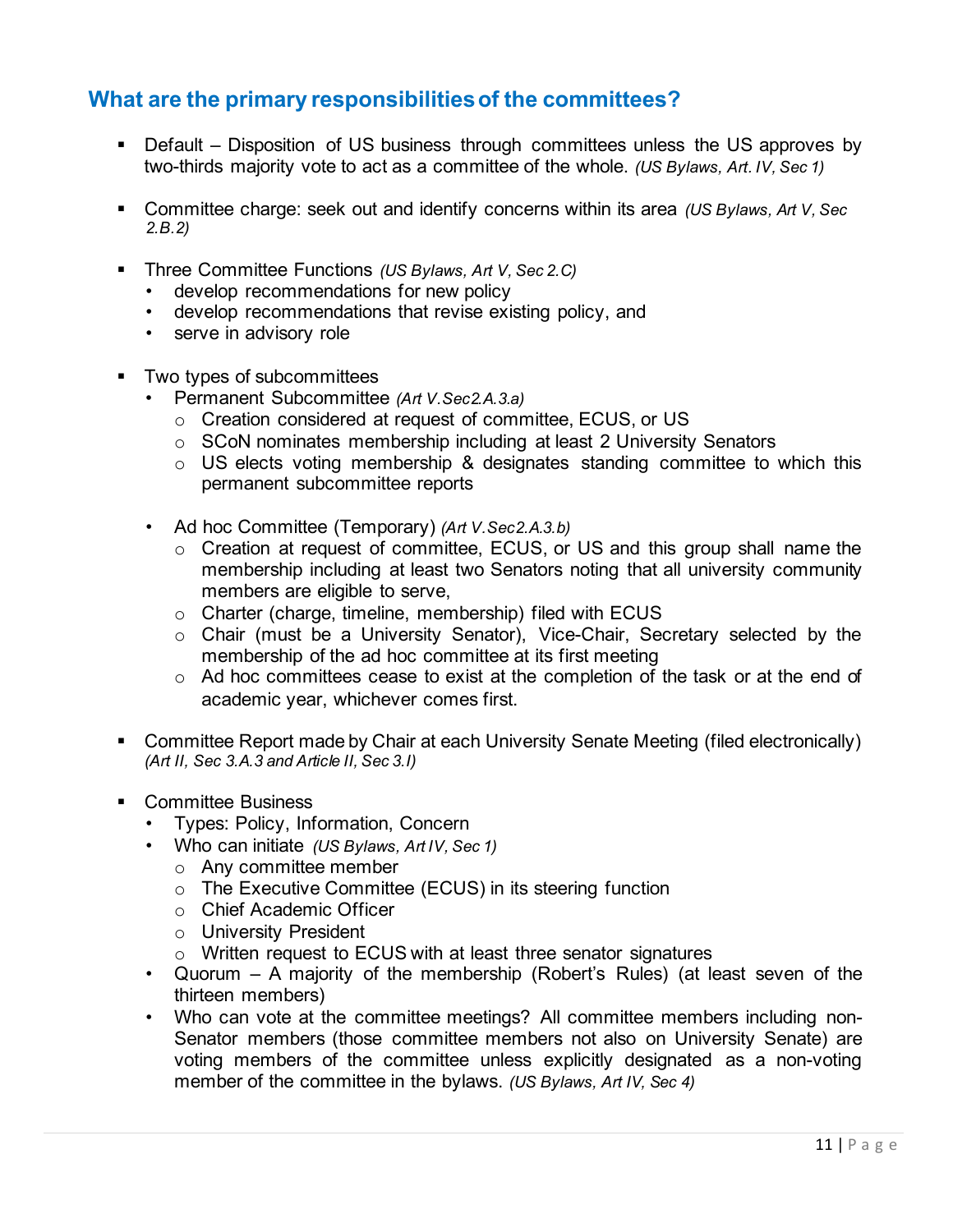### **Standing Committee Charges**

- **The Academic Policy Committee (APC)** shall review and recommend for or against policy relating to undergraduate and graduate education matters that have broad impact or implication to the university as a whole, which includes, but is not limited to, policies relating to grading, scholastic probation and honors, academic appeals, academic standing, standards for admission, academic calendar, and academic ceremonies. This committee also provides advice, as appropriate, on academic procedural matters at the institution, which includes, but is not limited to, academic assessment and those matters relating to the educational process. *(V.Section 2.C.1.b.)*
- **The Diversity Equity Inclusion Policy Committee (DEIPC)** shall review and

recommend for or against policy related to inclusion, equity, and diversity, which includes, but is not limited to, policies relating to all institutional aspects of equitable access, success, and education of the university community on issues of diversity, inclusion, state and federal laws regarding protected classes, and university language relating to non-discrimination and diversity. In addition, this committee shall review and provide advice on procedures, guidelines, and employee and student professional development relating to institutional climate and priorities for ensuring justice, fairness, and equitable treatment to all members of the university. (*V.Section 2.C.2.b)*

### **The Executive Committee of the University Senate (ECUS)**

*(Complete Description is Available in Article V, Section 1 of the University Senate Bylaws)*

- Is a Faculty Advisory body to the University President
- Is a Faculty Advisory body to the Chief Academic Officer
- Is the Steering Committee of the University Senate
- Ensures that governance documents are up-to-date and accessible (including statutes, bylaws, handbooks, etc.) as well as maintenance and dissemination of meeting minutes
- Archives records in coordination with the University Senate Archivist
- Has one permanent subcommittee: SubCommittee on Nominations (SCoN)
- **The Faculty Affairs Policy Committee (FAPC)** shall review and recommend for or against policy relating to faculty welfare (e.g. authorities, responsibilities, rights, recognitions, privileges, and opportunities), which includes, but is not limited to, policies relating to academic freedom, workload, compensation, recruitment, retention, promotion, tenure, recognitions, development, and instructional support. This committee also provides advice, as appropriate, on procedural matters that affect the welfare of the faculty. *(V.Section 2.C.3.b.)*

### **The Resources, Planning, and Institutional Policy Committee (RPIPC)**

shall review and recommend for or against policy relating to non-instructional personnel (including administrative personnel) and institutional budget and planning functions, which includes, but is not limited to, policies relating to recruitment, hiring, evaluation, welfare and development as well as compliance with local, state, and federal guidelines (e.g. affirmative action, ADA, homeland security), and institutional support functions of the university (e.g. technology, parking). In addition, this committee shall review and provide advice on master planning, strategic planning, and budgeting processes and provides advice, as appropriate, on other procedural matters that affect the general welfare of the institution and its employees. *(V.Section 2.C.5.b.)*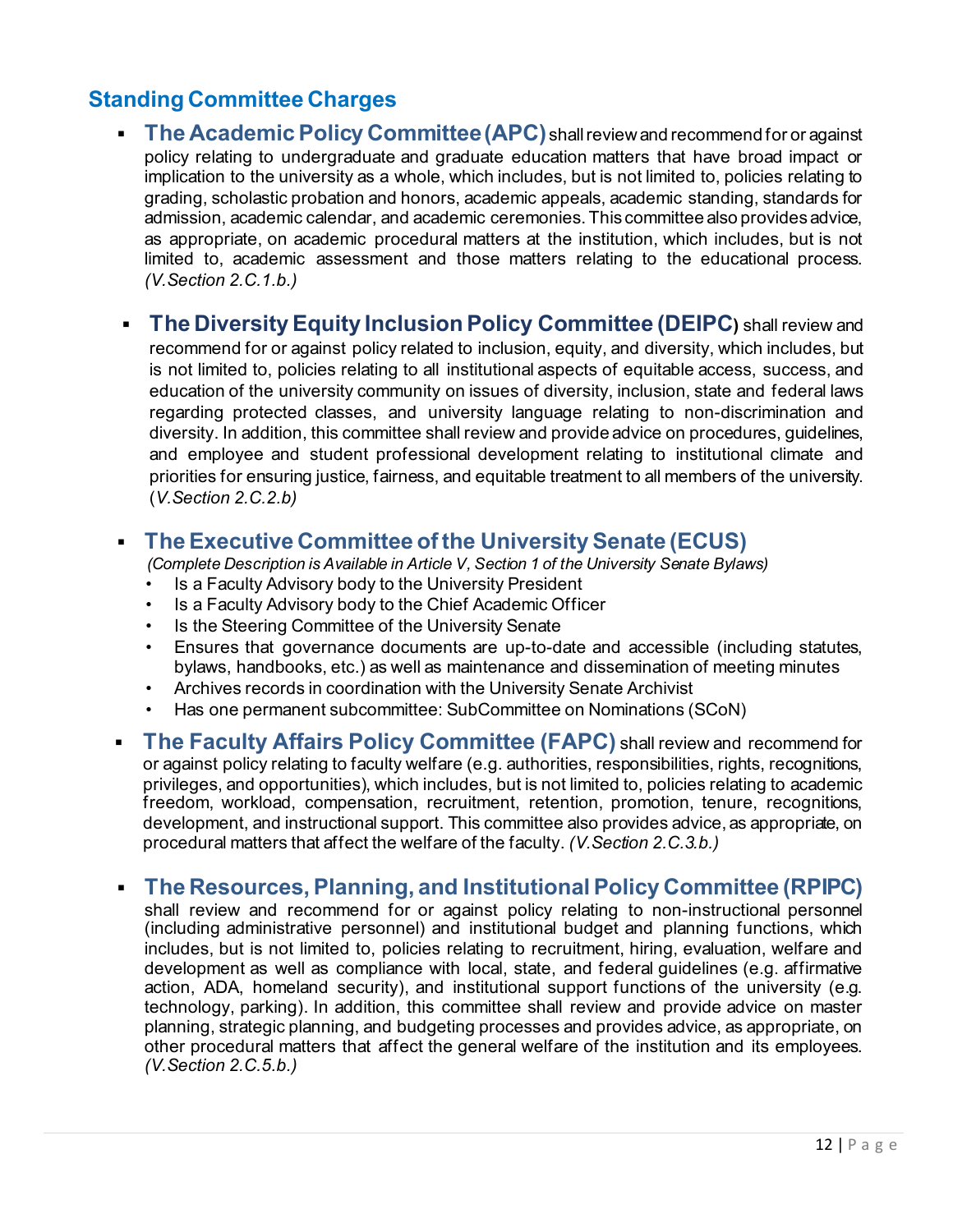**The Student Affairs Policy Committee (SAPC)** shall review and recommend for or against policy relating to the general social, cultural, and practical welfare of students, which includes, but is not limited to, policies relating to non-academic areas such as conduct and discipline, grievances and non-academic appeals, financial aid, human services for students (e.g. health center, counseling), organizations, awards, intercollegiate athletics, and other extracurricular activities (e.g. Greek life, residence life, intramurals). This committee also provides advice, as appropriate, on procedural matters that affect the general social, cultural, and practical welfare of the students. *(V.Section 2.C.4.b.)*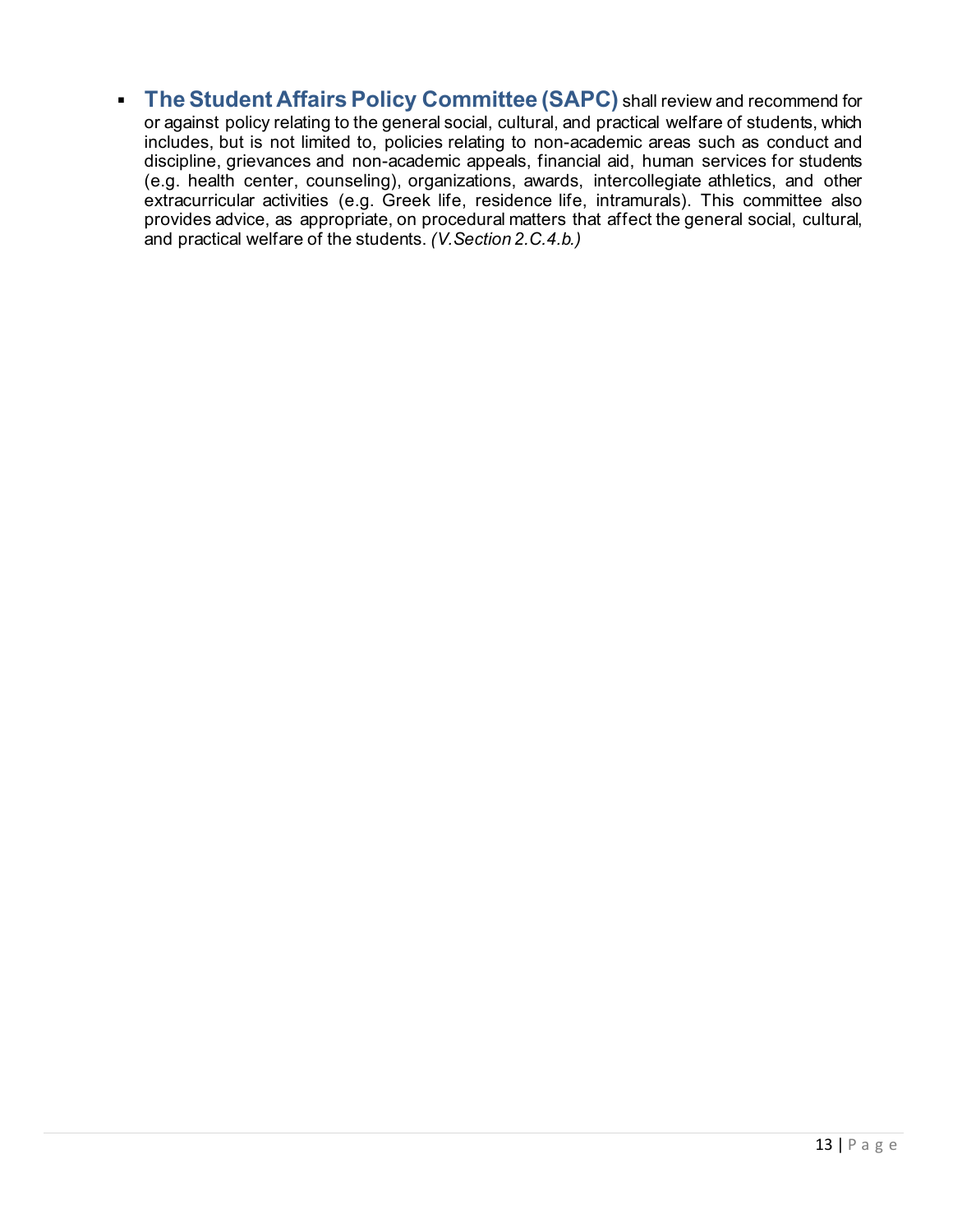### **Committee Membership and Eligibility to Serve as Committee Chair**

| <b>Academic Policy Committee</b>                   | <b>Can Serve as Committee Chair</b> | <b>Member of Senate</b> |
|----------------------------------------------------|-------------------------------------|-------------------------|
| At Least 7 Elected Faculty Senators                | Yes                                 | Yes                     |
| 1 Presidential Appointee                           | No                                  | Yes                     |
| 1 Chief Academic Officer or Designee               | No                                  | No                      |
| Corps of Instruction Faculty Volunteers            | <b>No</b>                           | <b>No</b>               |
| <b>Diversity Equity Inclusion Policy Committee</b> | <b>Can Serve as Committee Chair</b> | <b>Member of Senate</b> |
| At least 7 Elected Faculty Senators                | Yes                                 | Yes                     |
| 1 Presidential appointee                           | <b>No</b>                           | Yes                     |
| 1 CAO designee                                     | No                                  | No                      |
| 1 Human Resources designee                         | No                                  | <b>No</b>               |
| 1 Student Government appointee                     | No                                  | Yes                     |
| 1 Staff Council appointee                          | No                                  | Yes                     |
| <b>Executive Committee of University Senate</b>    |                                     | <b>Member of Senate</b> |
| At Least 5 Elected Faculty Senators                |                                     | Yes                     |
| 1 University President                             |                                     | Yes                     |
| 1 Chief Academic Officer                           |                                     | Yes                     |
| <b>Faculty Affairs Policy Committee</b>            | <b>Can Serve as Committee Chair</b> | <b>Member of Senate</b> |
| At Least 7 Elected Faculty Senators                | Yes                                 | Yes                     |
| 1 Presidential Appointee                           | <b>No</b>                           | Yes                     |
| 1 Chief Academic Officer or Designee               | No                                  | No                      |
| Corps of Instruction Faculty Volunteers            | <b>No</b>                           | No                      |
| Resources, Planning, and Institutional Policy      | <b>Can Serve as Committee Chair</b> | <b>Member of Senate</b> |
| Committee                                          |                                     |                         |
| At Least 4 Elected Faculty Senators                | Yes                                 | Yes                     |
| 1 Presidential Appointee                           | <b>No</b>                           | Yes                     |
| 3 Selected Staff Senators                          | No                                  | Yes                     |
| 1 Chief Business Officer or Designee               | <b>No</b>                           | <b>No</b>               |
| 1 Chief Information Officer or Designee            | No                                  | No                      |
| 1 Student Government Association Appointee         | No                                  | <b>No</b>               |
| Corps of Instruction Faculty Volunteers            | <b>No</b>                           | <b>No</b>               |
| <b>Student Affairs Policy Committee</b>            | Can Serve as Committee Chair        | <b>Member of Senate</b> |
| At Least 4 Elected Faculty Senators                | Yes                                 | Yes                     |
| 1 Presidential Appointee                           | No                                  | Yes                     |
| 1 Selected Staff Senator                           | No                                  | Yes                     |
| 2 Selected Student Senators                        | No                                  | Yes                     |
| 1 Chief Student Affairs Officer or Designee        | No                                  | No                      |
| 1 Staff Council Appointee                          | No                                  | No                      |
| 1 Student Government Association Appointee         | No                                  | No                      |
| Corps of Instruction Faculty Volunteers            | No                                  | No                      |

Each Standing Committee has 11-13 voting members; ECUS shall have no fewer than 7 but no more than 10 members. Only elected faculty senators are eligible to serve as committee chair, but any member of the committee is eligible to serve as vice-chair or secretary; the Chair, Vice-Chair, and Secretary of ECUS are Presiding Officer, Presiding Officer Elect, and Secretary of the Senate, respectively.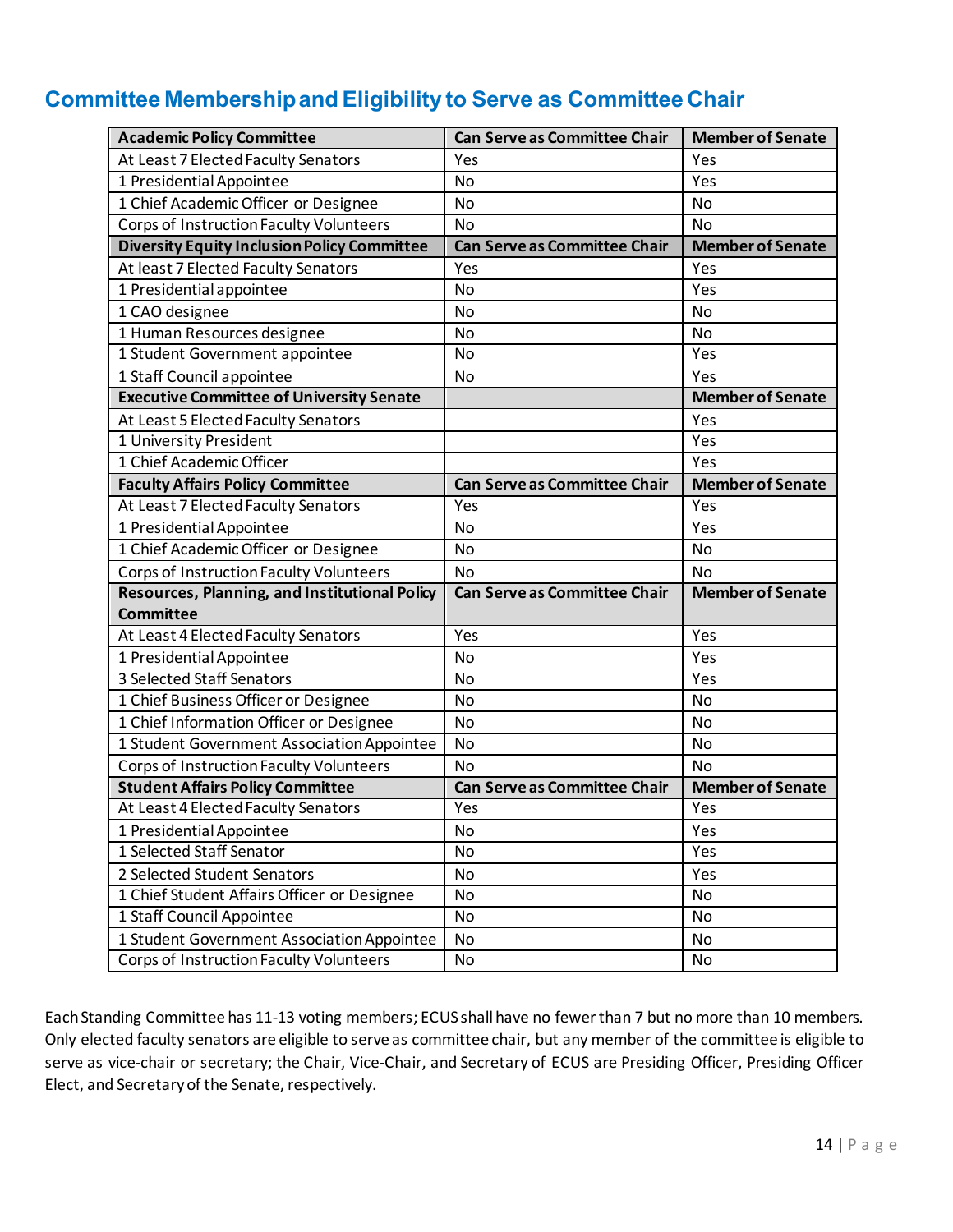### **WHERE can I find information about the University Senate?**

- University Senate webpage [https://senate.gcsu.edu](https://senate.gcsu.edu/)
- Governance Calendar <https://senate.gcsu.edu/us/about-university-senate/governance-calendar>
- The University Senate databases
	- o Online Motion Database <https://senate.gcsu.edu/motions>
	- o Online University Senator Database <https://senate.gcsu.edu/senate-members/database/table-directory>
- With whom can I consult if I have specific questions?
	- o Committee Officers (Chair, Vice-Chair, Secretary)
	- o Executive Committee
	- o Other University Senators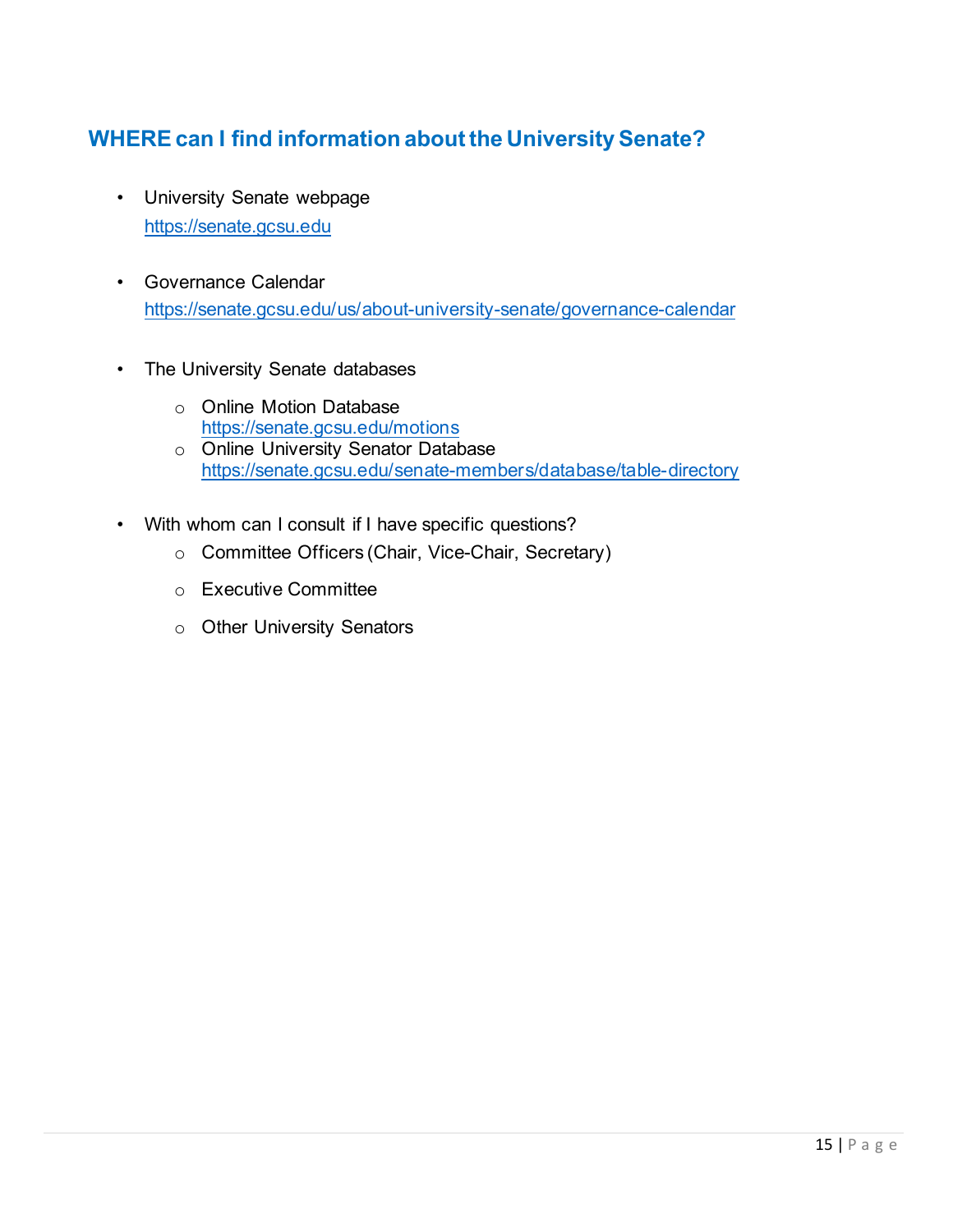### **HOW does the University Senate (US) do its work?**

- PROCESS by which University Senate considers business
	- $\circ$  Default Disposition of business via committees unless the University Senate approves by two-thirds majority vote to act as a committee of the whole. *(University Senate Bylaws, Art. IV, Sec 1)*
	- $\circ$  Robert's Rules of Order  $\circ$  GCSU Policy Template  $\circ$  Motion Flow and Proposal Checklists o Meeting Etiquette
- HOW does the University Senate communicate?
	- o Email lists for committees and University Senate
	- o Agendas for meetings
	- o University Senate email: senate@gcsu.edu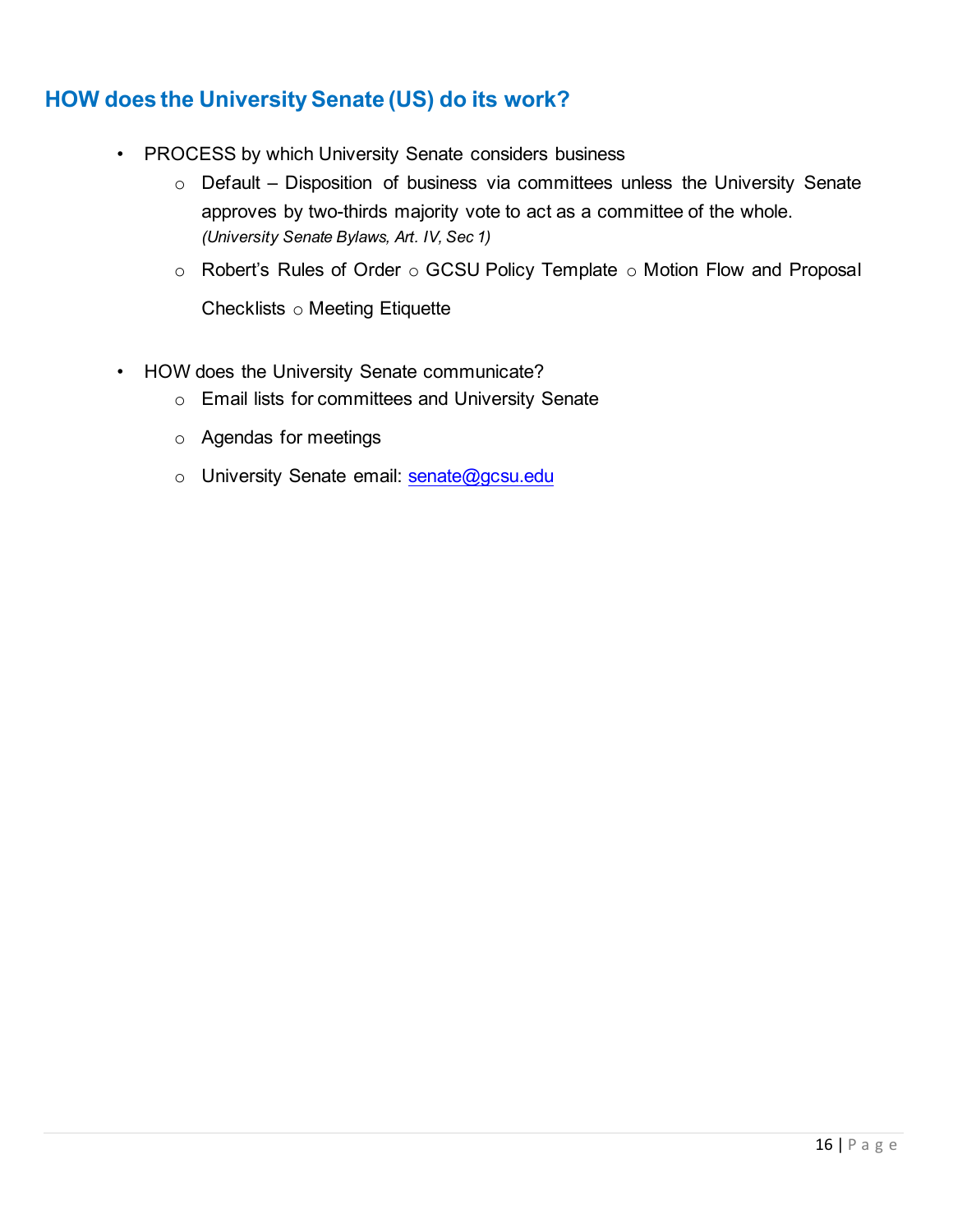### **Operational Definitions**

*DRAFTED at 02-21-08 Elected Faculty Workshop REVIEWED and amended at 03-06-08 Elected Faculty Workshop Endorsed at joint meeting of Standing Committee Chairs and ECUS 03-20-08 Recommended for review at the May 8, 2008 Governance Retreat and further review during 2008-2009*

#### **Policy:**

*(Developed during 2006-2007) - Policy Definition Draft from ECUS on 11-14-06 (endorsed by USBGCC on 11-15-06)*

A policy is a statement of record that governs the conduct of the university community and/or embodies a general principle that guides university affairs.

*THE FOLLOWING DEFINITIONS HAVE BEEN DEVELOPED BY A WORKGROUP AND REMAIN UNDER CONSIDERATION BY ECUS:*

#### **Procedure:**

A procedure is a written statement intended to accompany a policy and promote its consistent implementation. Adherence to procedure is a means of standardizing policy implementation.

### **Motion:**

A motion is a formal proposal, ideally expressed in writing, placed before an assembly for consideration, that, if adopted, advances to the next level.

#### **Resolution:**

A resolution is a body's formal expression of a position, preference, will, or intention, made usually after voting, for distribution to person(s) external to the body.

### **Concern:**

A concern is a matter that engages a person's attention, interest, or care, or that affects a person's welfare or happiness.

#### **Information Item:**

An information item is a statement or document that provides context or illuminates a point under consideration.

#### **Guideline:**

*Virginia Commonwealth:* Guidelines suggest how policies should be accomplished and represent the recommended course of action. A guideline is a suggestion for the development or implementation of policy or procedure.

#### **Practice:**

A practice is a customary way of operating or behaving.

### **Exhibit:**

An exhibit is a written statement presented for consideration, such as supporting documents or forms.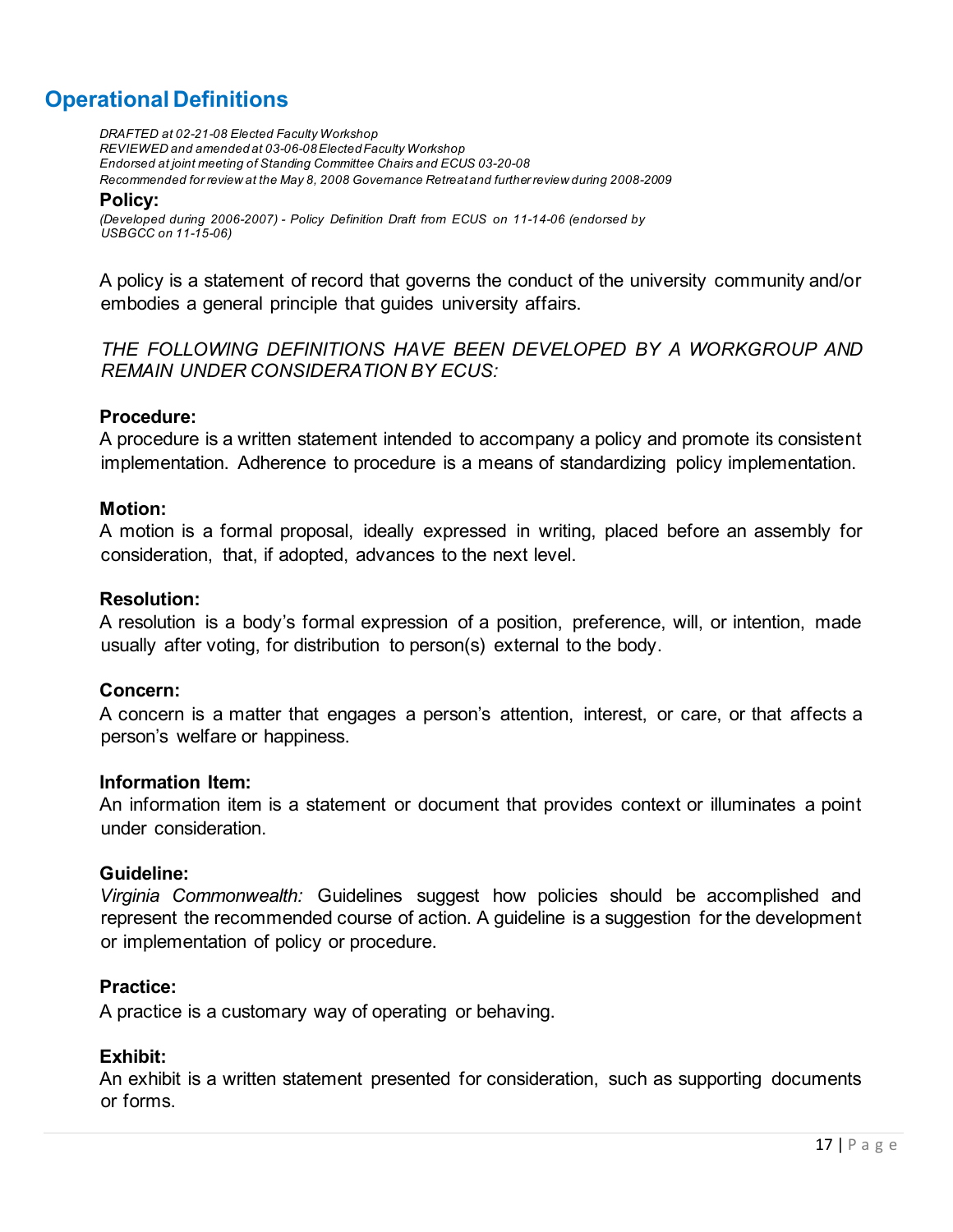### **Proposal Submission Checklist**

Guidance for Making Proposals to University Senate Committees Statement of Proposal (brief, i.e. at most one paragraph)

- Type of proposal
	- o Policy Recommendation: (Specify exactly one of the following)
		- **New Policy**
		- Policy Revision
	- o Information Item
	- o Concern: (Specify at least one of the following)
		- **Expression of concern**
		- Proposal for action
	- o Other
- Supporting Information: (The purpose of such information is to provide University Senators and members of standing committees context to make informed decisions.)
	- o Rationale
		- General description of the significance and value of the proposal
		- Relationship to the University Senate Governing Concepts (as appropriate)
		- Illustrative example(s) of consequence(s) of action/inaction
	- o Relevant background and documentation at all levels (include all that apply)
		- Faculty or staff member initiation
		- Senator initiation or endorsement
		- Departmental initiation or endorsement (letter, meeting minutes, course proposal, syllabi, etc.)
		- College level initiation or endorsement (committee meeting minutes)
		- Initiation or endorsement by administrator/administrative committee

NOTE: All documents submitted must identify author(s) and date drafted.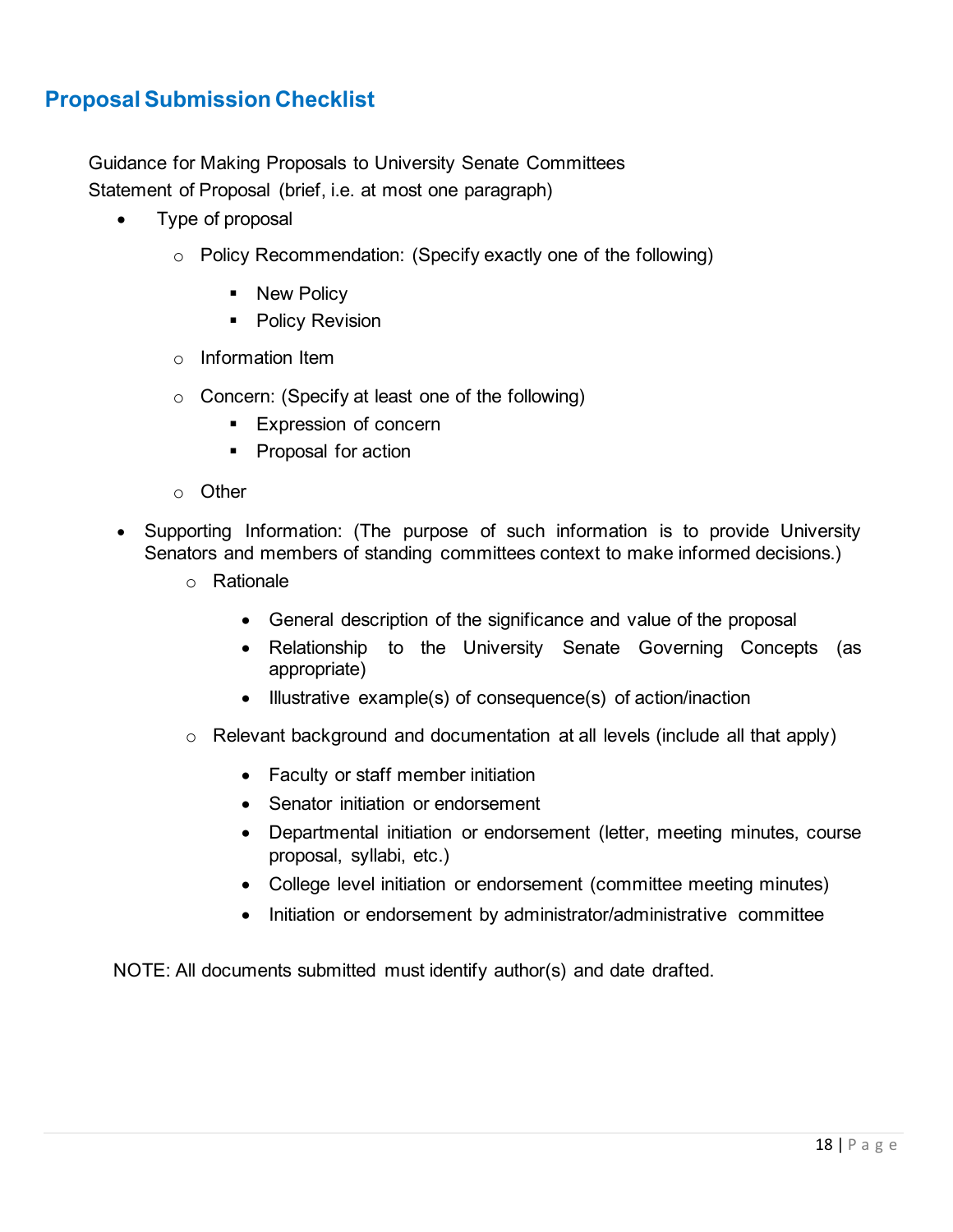### **Development of a Policy**

#### **Need Identification**

The need for a new policy or the revision of an existing policy should be initiated through the submission of a proposal to the Executive Committee of the University Senate (ECUS). In the case of an existing policy, the individual or department currently responsible for the policy should be notified and brought into the discussion as early as possible.

#### **Development of the Policy**

The committee charged with the development or review of the policy is responsible for researching the issues raised in the proposal. Consideration must be given to related policies, in particular, those mandated by the USG Board of Regents and any other relevant government agencies. The committee minutes must document discussion of the policy.

#### **Writing the Policy Document**

The standard Policy Template contains sections that need to be completed when creating the policy document. The following is a list of those sections:

- Policy Name
- Policy Statement
- Definitions
- Keywords
- Reason for the Policy
- Proposed Outcome
- Applicability of the Policy
- Related Policies
- Procedures
- Non-Compliance
- Motion Number and Approval Dates

The Policy Template provides description of each section and provides suggestions on the development of the policy document. The template is available on the University Senate website or from the Executive Committee of the University Senate.

The policy template is available at [https://senate.gcsu.edu](https://senate.gcsu.edu/)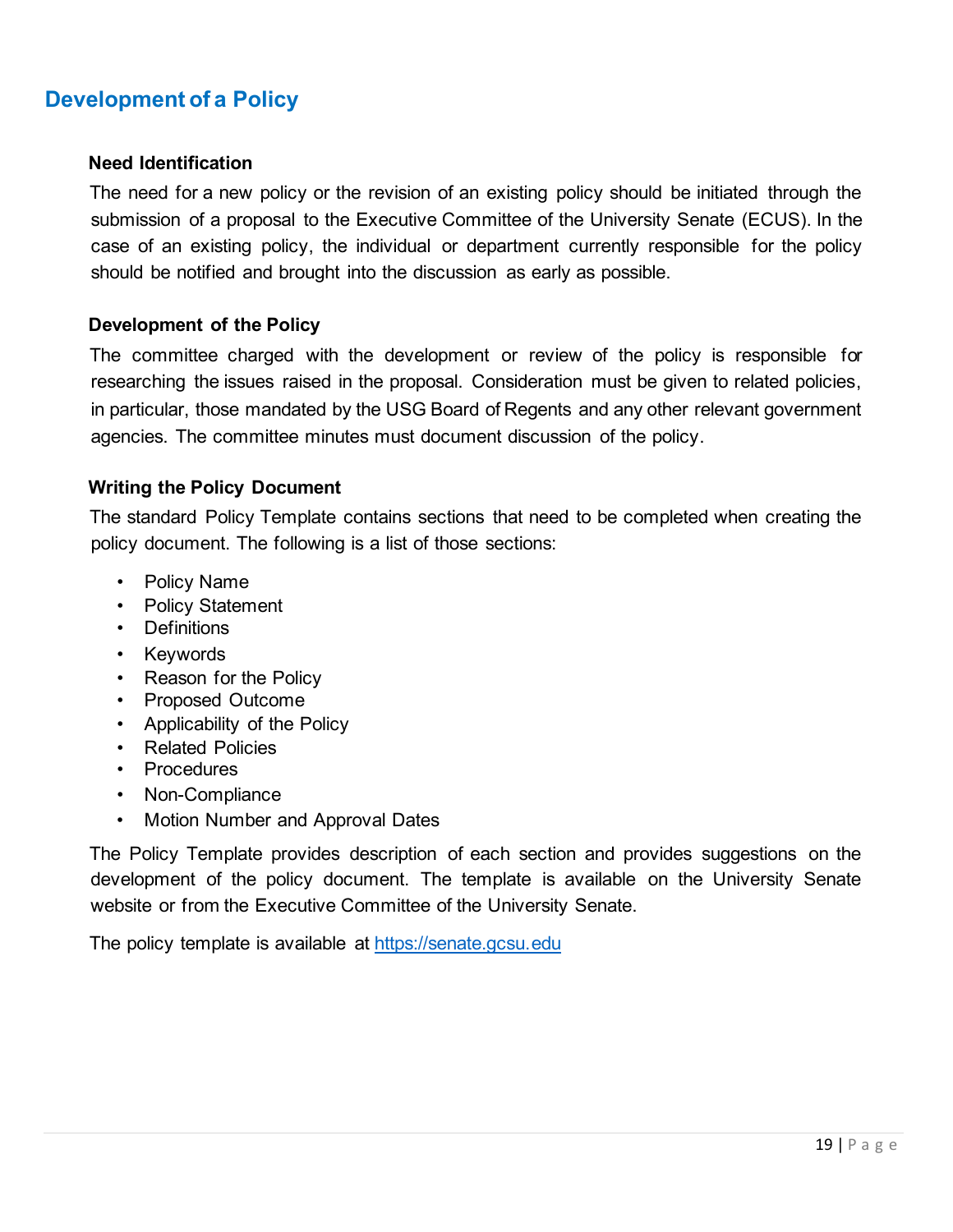### **Policy Document Template and Guidelines**

This policy template was developed to guide persons who draft or revise policies at Georgia College & State University. The aim of the format is to encourage concise policy statements with accompanying information to facilitate discussion, revision, and approval by relevant groups.

The University Senate has defined policy as *a statement of record that governs the conduct of the university community and/or embodies a general principle that guides university affairs.*

#### **Policy Name:**

The name must identify the key purpose of the policy in as few words as possible.

#### *e.g. Service Recognition Policy*

#### **Policy Statement:**

This is the most important section of the policy document. It will provide direction for the intended audience.

When drafting the policy statement, keep the following in mind:

- The statement must be concise with sentences that are clear and understandable for the given audience
- Acronyms may be used if spelled out completely the first time used
- Use strong action words (shall, must, are responsible for).

The policy statement typically answers questions such as:

- What is addressed by the policy?
- What does the policy intend to do?
- What behavior(s) does the policy require?

#### *e.g.*

*Georgia College & State University shall have a Service Recognition Program that recognizes employees for their length of service to the University. Recognitions will be made in accordance with the procedures outlined in this document and the USG Board of Regents Policy on Employee Recognition Programs.*

#### **Definitions:**

Provide a list of terms within the policy that need further explanation, with their definitions. Include terms that, by being defined, would add to the reader's understanding of the basic policy or procedures.

*e.g.*

- *Employee: Includes faculty and classified employees.*
- *Faculty: The faculty shall consist of the corps of instruction and the administrative officers as defined in Section 300 of the Policy Manual of the Board of Regents of the University System of Georgia.*

### **Keywords:**

A list of words that may be contained in, or that are related to, the policy as a whole and that ideally will operate as search terms in a policy database. Use these questions to help create your keywords:

- To which departments, schools, or areas of the institution does the policy apply?
- What issues or topics are related to the content of the policy?

*e.g.*

*Service recognition; length of service*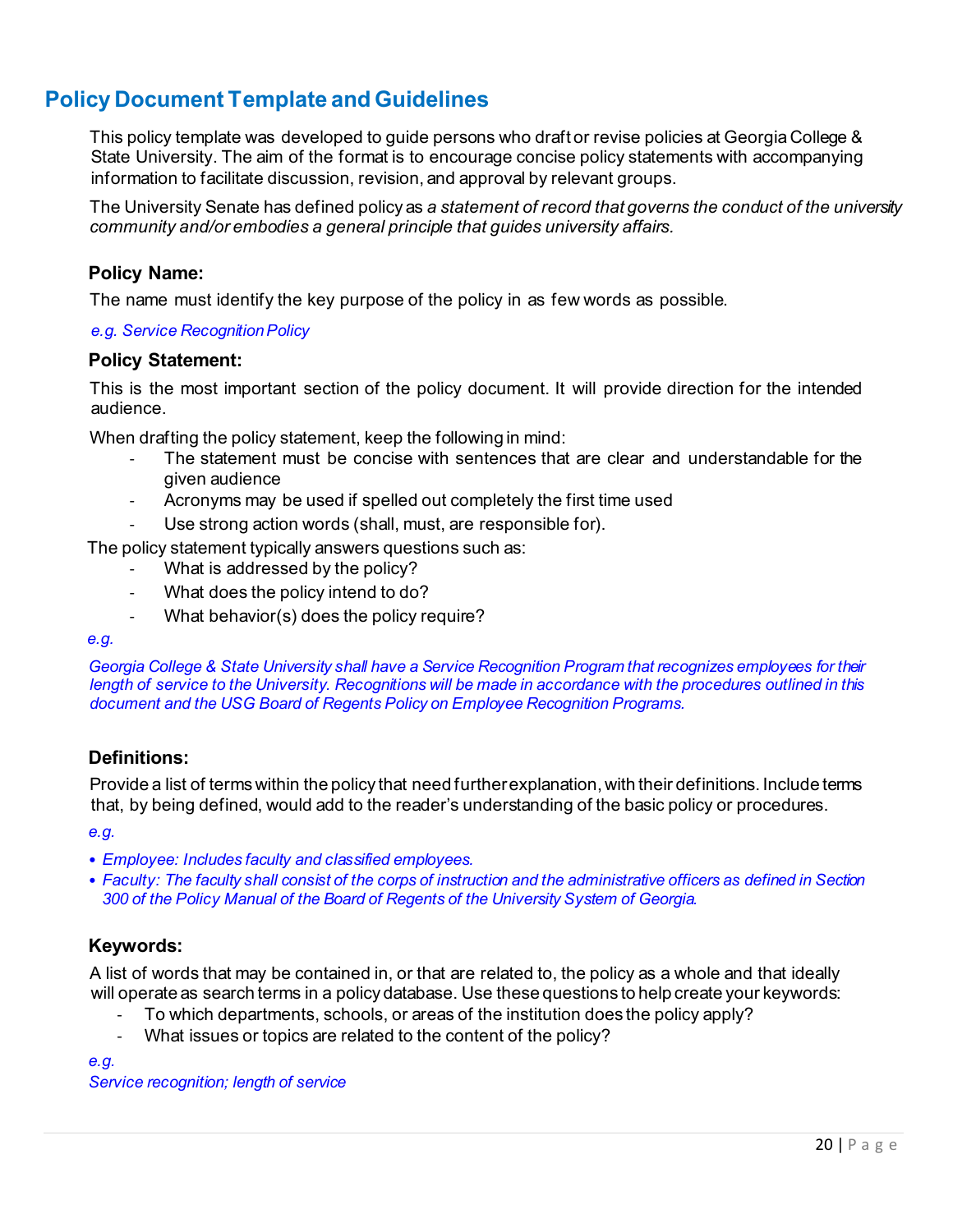### **Reason for the Policy:**

A detailed statement answering questions such as these:

- Why is the policy needed?
- Which institutional objectives will the policy uphold?
- Are there any internal or external requirements that mandate, inform or support the policy?

#### *e.g.*

*A Service Recognition Program supports the University's strategic initiative to recruit and retain highly qualified faculty and staff who are invested in the university's mission, its students, and its commitment to reason, respect, and responsibility. It is an institutional priority to expand opportunities to celebrate faculty and staff achievements and to build community.*

*Employee service recognition acknowledges that the contributions of Georgia College employees are critical to fulfilling the University's mission. Each employee makes a difference and as such, the University should endeavor to identify means by which meaningful recognition occurs.*

### **Proposed Outcome:**

A list of desired outcomes of implementing the policy, including answers to questions such as these:

- What will this policy aim to change?
- What are the long-term goals to which this policy will aim?
- What are the outcomes that will indicate the policy is working?

*e.g.*

- *Service awards are presented to employees in recognition of length of service.*
- *An employee receives his or her first service award for ten (10) years of eligible service. Thereafter, the employee receives service awards in five-year intervals as eligible service accrues.*
- *One or more Service Recognition Ceremonies will be held annually to acknowledge employees who meet the specified length of service milestones.*

### **Applicability of the Policy:**

A succinct statement answering questions such as these:

- To which departments, colleges, or areas of the institution does the policy apply?
- To whom does the policy apply (students, faculty, staff, visitors)?

#### *e.g.*

*This policy applies to all Georgia College faculty and classified employees who are employed at least half-time. Student workers and graduate assistants are not eligible for length of service recognition.*

#### **Related Policies:**

A list of policies, their citation and web link that relate to the proposed policy.

*e.g.*

*This policy shall replace the "Service Awards" entry in the current Georgia College & State University Policies, Procedures, and Practices Manual.*

*USG Policy on Employee Recognition Programs: [https://www.usg.edu/hr/manual/employee\\_recognition\\_programs](https://www.usg.edu/hr/manual/employee_recognition_programs)*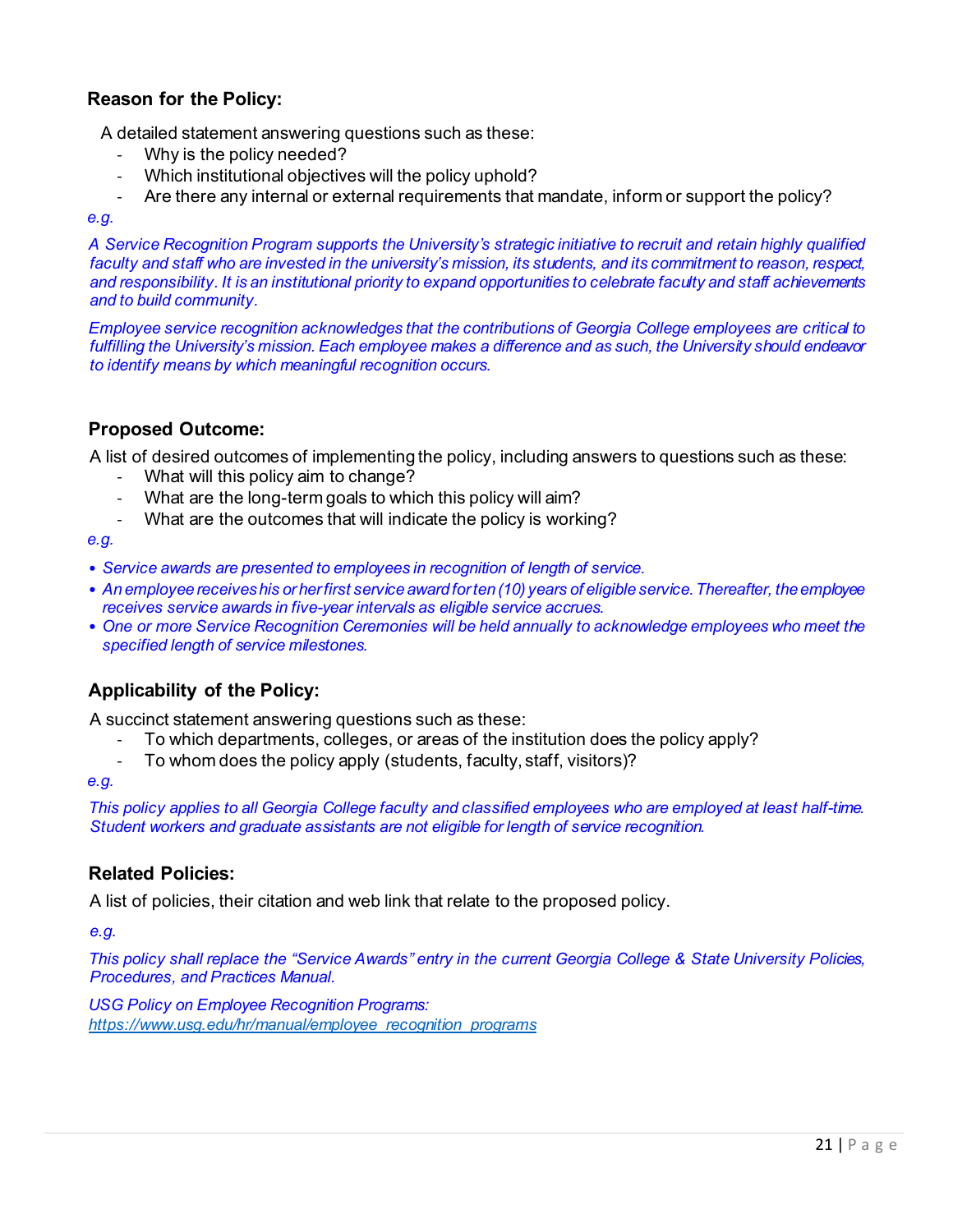### **Procedures:**

A procedure is a set of mandatory steps established to implement the policy and/or to manage the activities specific to the policy. It describes a process that must be followed to achieve the desired outcomes. These statements should be specific to the policy and answer questions such as these:

- How will the policy be carried out?
- Who is responsible for carrying out the policy?
- If the policy requires individual action: what are the steps one must take?
- If the policy requires an institutional response: what are the steps the institution/department will take in its response?

#### *e.g.*

- *1. An employee receives his or her first service award for ten (10) years of eligible service. Thereafter, the employee receives service awards in five-year intervals as eligible service accrues.*
- *2. The following criteria shall be used to determine eligible service:*
	- *• Eligible service commences on the initial date of employment at Georgia College.*
	- *• Eligible service is based on an employee's total service with the University and includes all periods of regular employment; this does not mean the service must be consecutive years.*
	- *• For faculty, an academic year appointment for 9, 10, or 11 months is considered the equivalent of a 12 month appointment for calculation of eligible service.*
	- *• An approved leave of absence of one year or less is not deducted from the length of service.*
	- *• Leave without pay status is not included in eligible service.*
	- *• Military leave with pay status is included in eligible service.*

#### Forms:

Attach any suggested forms that are necessary to fill out, read, and/or sign that would be applicable to the stated policy.

#### **Non-Compliance:**

Failure to comply with the requirements of this policy may result in disciplinary action up to and including termination or expulsion in accordance with relevant University policies and may result in prosecution in accordance with state and federal law.

Creation Date: the date the policy was created Revision Date: the date the policy was revised Last Reviewed Date: the date the policy was last reviewed Next Review Date: the date the policy will be reviewed Responsible Department: the individual or committee that created or revised the policy, and the individual or department that will administer or implement the policy Cabinet Approval Date: the date the President approved the policy

### **Appendices:**

Attach any form, examples, or documents

### **Motion Number and Approval Date:**

Indicate the sponsoring committee and motion number. List the dates of approval by the various levels of governance. *e.g. Executive Committee of the University Senate (ECUS); Motion 1415.EC.001.P*

List dates of approval by the various levels of governance.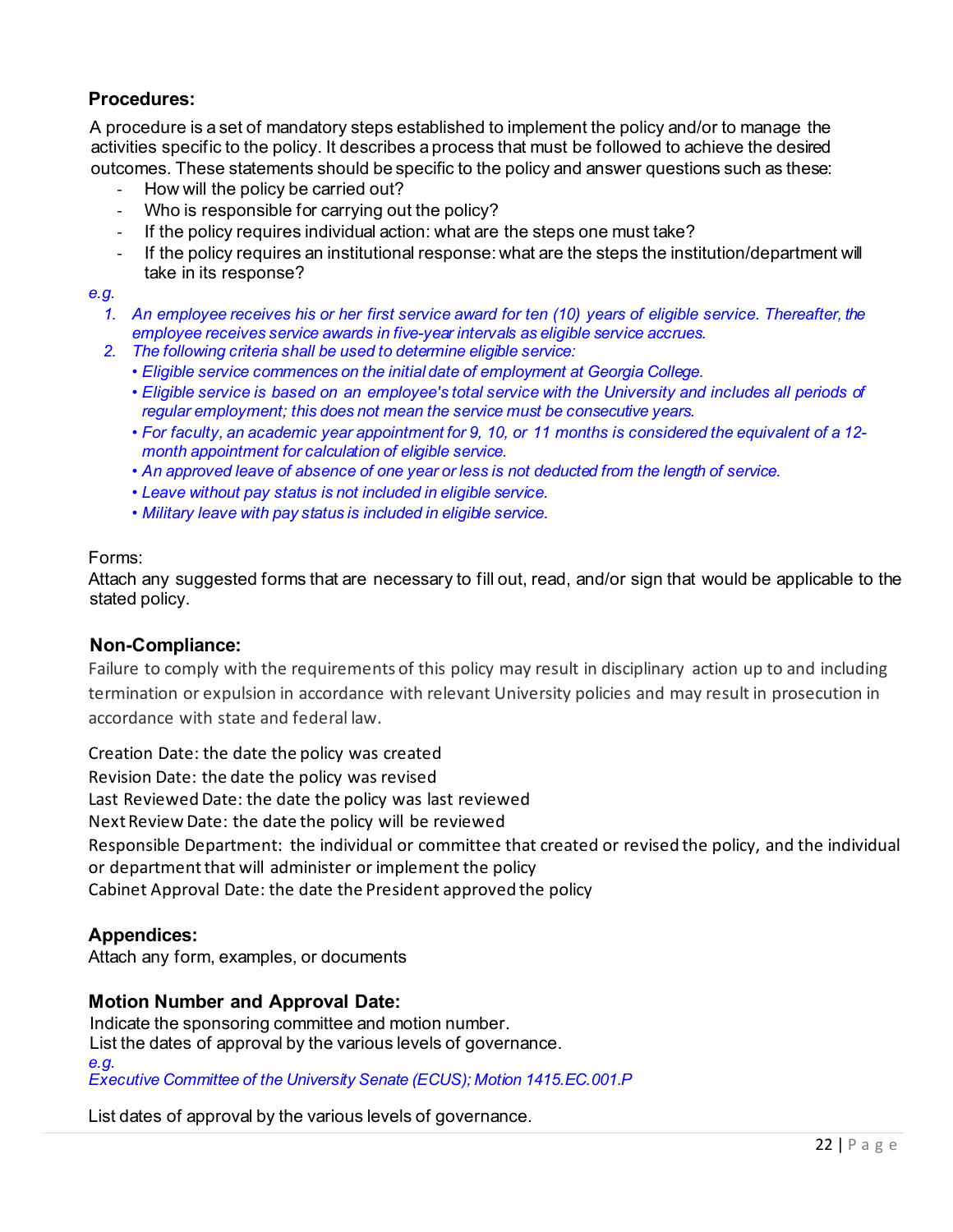*e.g. Executive Committee of the University Senate (ECUS) – 3/18/2015 University Senate – 4/16/2015 University President – 6/2/2015*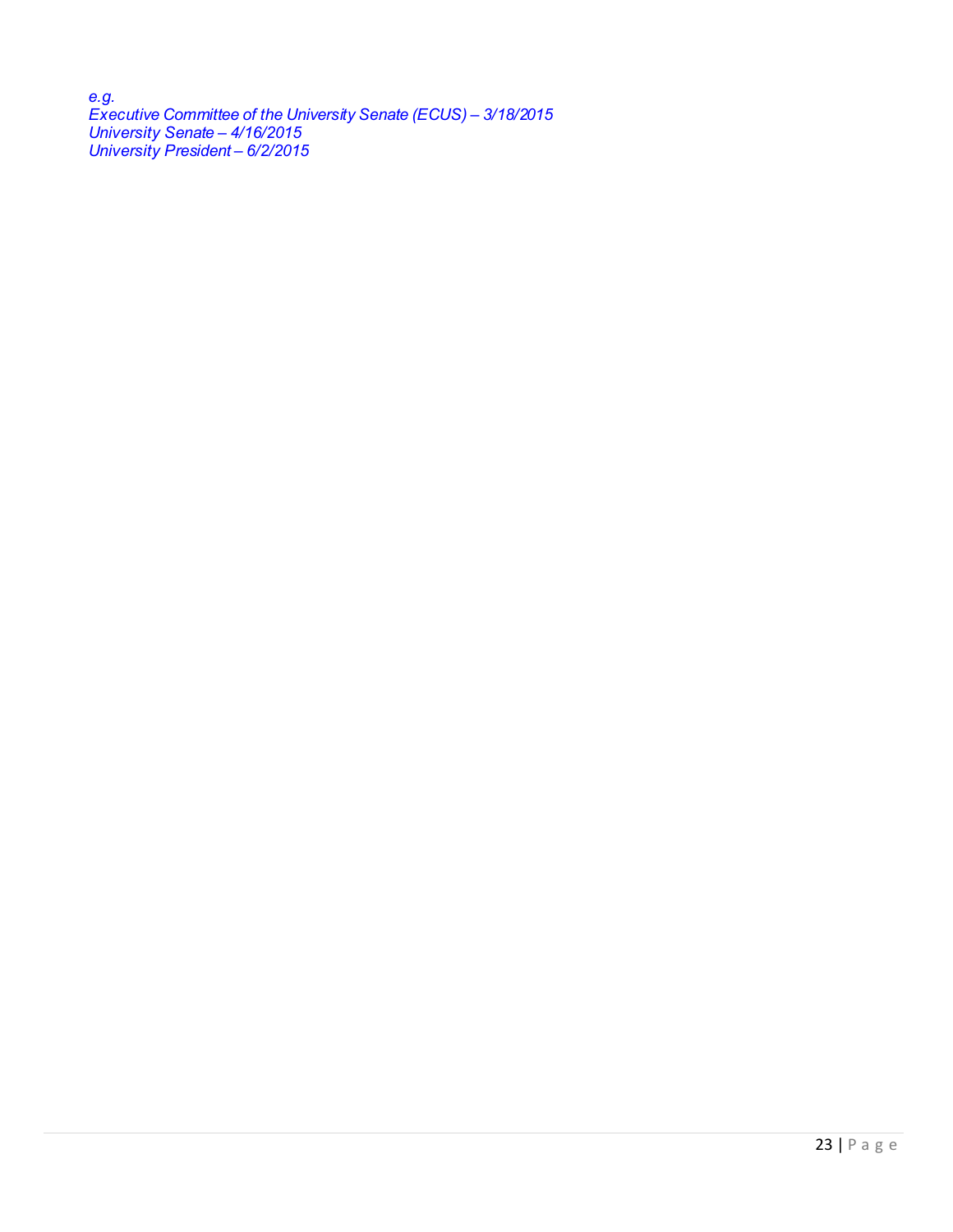### **Motions from Committees**

### **Guidance to Committees for Preparing Motions for University Senate**

- Committee considers proposal/issue:
	- $\circ$  Issue is on the standing committee meeting agenda
	- $\circ$  Documentation of discussions in standing committee meeting minutes
	- $\circ$  Issue has been fully vetted by the standing committee
	- o Issue receives endorsement/approval of the standing committee
- Motion includes:
	- o Type of Motion (Policy, Resolution, Bylaws Change, Other)
	- o Subject
	- o Standing Committee
	- o Date of endorsement/approval by committee
	- o Motion Statement
	- o Policies impacted (if any)
- Supporting documents include:
	- $\circ$  Relevant background (All supporting documents of the proposal at the committee level)
	- o A summary of the committee deliberation
	- o Committee Vote (Majority/Minority opinions for split votes)
- Motion is entered into the database and documentation is submitted to Executive Committee at least 10 calendar days prior to the University Senate Meeting at which the motion will be considered
- Executive Committee sends motion information to University Senators at least 8 calendar days prior to University Senate Meeting
- Senate hears committee report on the motion, time for discussion (if any), and vote
- Presiding Officer signs the motion indicating status of the motion and submits motion to President
- President approves or vetoes motion and assigns responsibility for implementation
- Communication of Disposition (as appropriate)

### **Writing a Motion**

Time can be wasted at meetings when a motion is carelessly worded, leading to a discussion of the motion text rather than the underlying issue. Motions should

- be concise
- identify the specific policy, endorsement, resolution, or recommendation
- make reference to any support document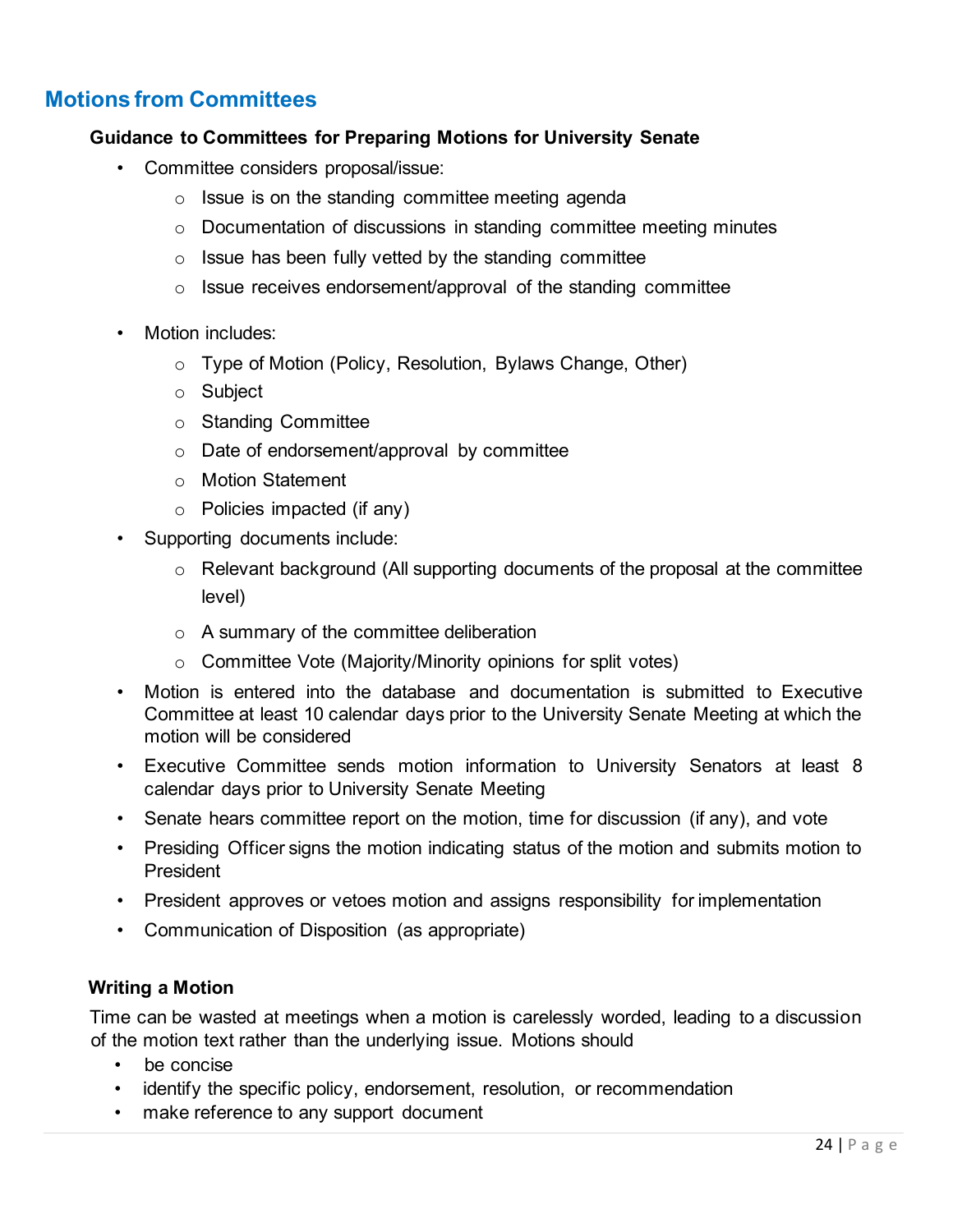### **Sample Motion Text**

• Policy Motion:

To recommend as University Policy the proposed *"Name of Policy"* as outlined in the supporting document and to endorse the guidelines and procedural recommendations made therein.

• Endorsement/Recommendation Motion:

To endorse the *"title"* recommendation as outlined in the attached document.

• Slate of Nominees Motion:

To adopt the slate of nominees for the *"20xx-yy"* University Senate officers and committees as proposed in the supporting documentation.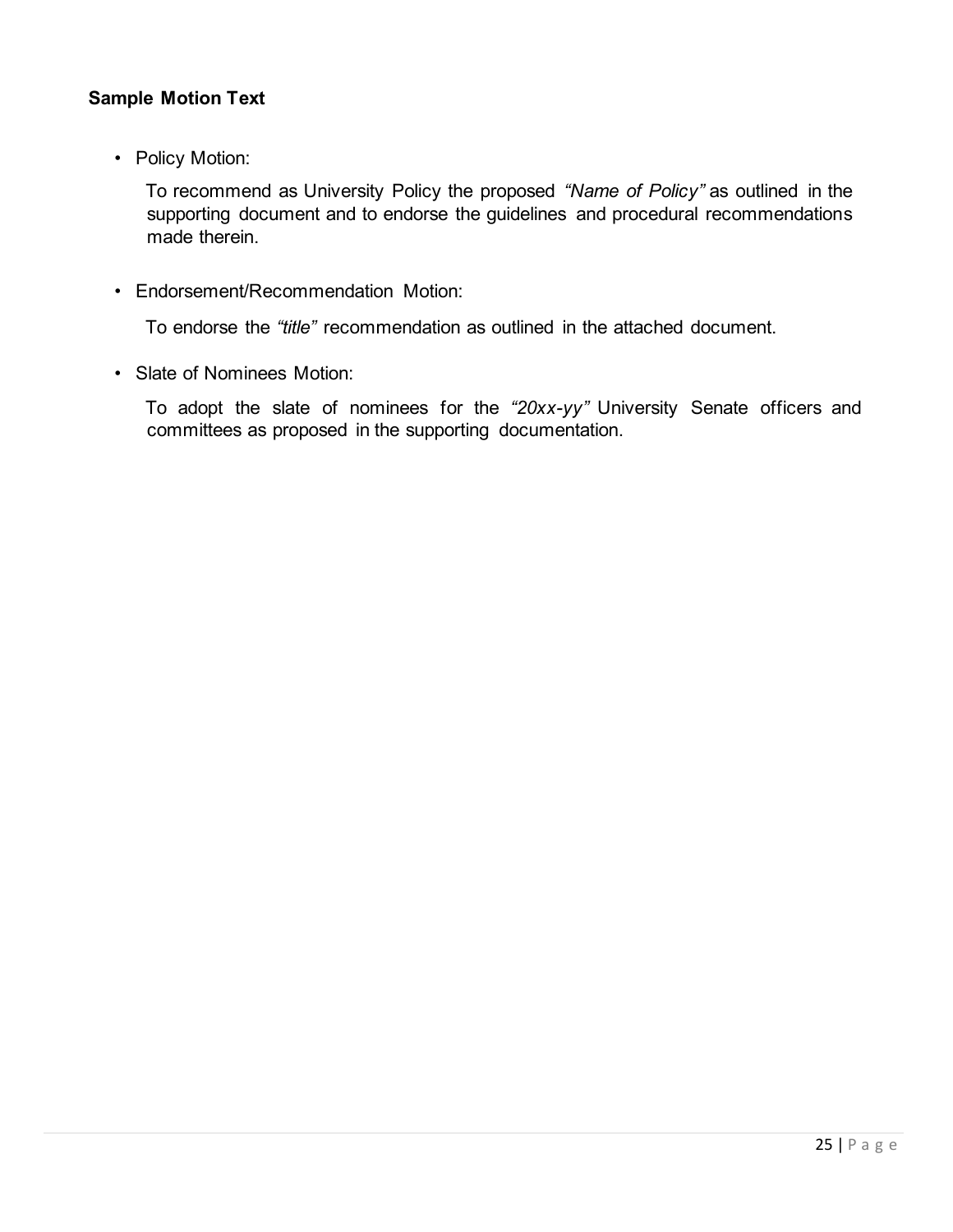### **Some Rules for Conducting Debate (Based on Robert's Rules of Order)**

How is a motion opened to debate?

• The presiding officer states the motion and asks, "Are you ready for the question?"

When can I speak?

• You must be recognized (invited to speak) by the presiding officer. Members who desire to be recognized by the presiding officer should stand and address the presiding officer (GCSU variation: simply raise your hand) after debate has been opened by the presiding officer or after another member has yielded the floor.

What can I say?

- All discussion should be confined to the immediately pending question (motion) and to whether or not it should be adopted.
- During debate, no member can attack or question the motives of another member and should address all comments to the presiding officer (not other members).

How often and long may I speak?

- How often? In the debate, each member has the right to speak twice on the same question on the same day – but cannot make a second speech on the same question so long as any member who has not spoken on that question desires the floor. A member who has spoken twice on a particular question on the same day has exhausted his right to debate that question for the day.
- How long? In an organization that has no special rule relating to the length of speeches, no member can speak longer than ten minutes at a time without permission of the assembly.

How may I limit the time of debate?

• A member can make a motion to extend or limit the debate (e.g. speaker time limits, number of times a person can speak to a question). Such motions are not debatable and require a twothirds vote for their adoption.

What if I need information regarding the question being debated?

• Rise and request a point of information from the presiding officer.

Point of Information (How may I get additional information?)

- is a request directed to the presiding officer, or through the presiding officer to another officer or member, for information relevant to the business at hand but not related to parliamentary procedure.
- If the speaker consents to the interruption, the time consumed will be taken out of the speaker's allotted time. The presiding officer therefore asks if the speaker is willing to be interrupted, and if the speaker consents, directs the inquirer to proceed. Although the presiding officer generally remains silent during the ensuing exchange, the inquiry, the reply, and any resulting colloquy (conversational exchange) are made in the third person through the presiding officer. To protect decorum, members are not allowed to carry on discussion directly with one another.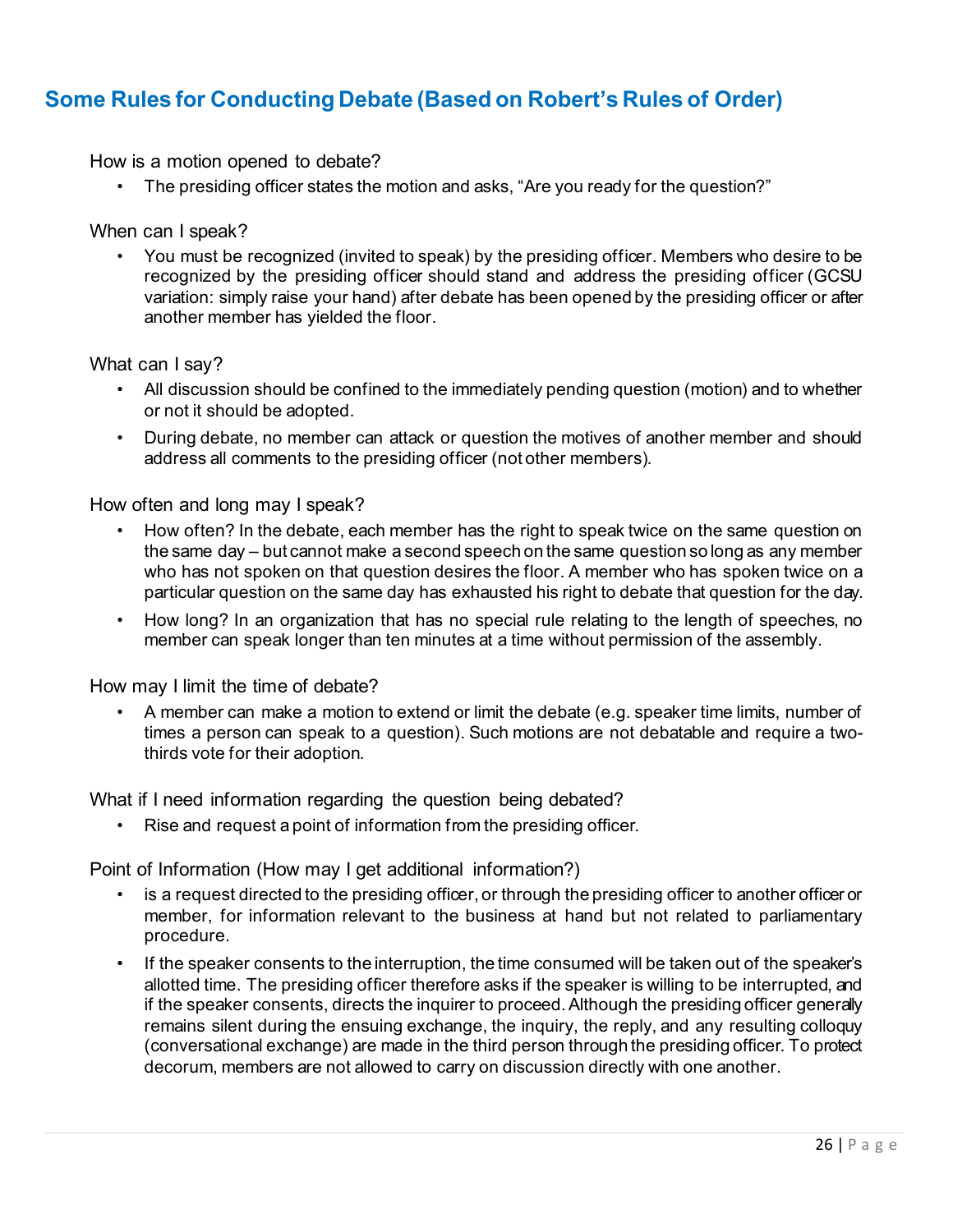### **Some Rules for Conducting Debate (Continued)**

Postpone, Table, Refer to Committee (How may I defer consideration?)

- Postpone is to defer the consideration to a future time within the same meeting or at a later meeting (requires majority vote)
- Typically, the later time is specified explicitly (postpone definitely) but a variation (also requiring majority vote) is to postpone indefinitely, which essentially "kills" the motion under consideration.
- Table is to set a motion aside temporarily without setting a time for resuming its consideration (requires majority vote). A tabled motion "dies" if it is not taken from the table by the end of the current or subsequent meeting (if not more than a quarterly interval has intervened).
- Refer to Committee is typically used if the main motion requires substantive amendment to be satisfactory or requires more information or further study. (requires majority vote)

#### Limit Time of Debate

- is a motion to (a) fix the hour for closing debate (b) limit time spent in debate (c) reduce or increase the number or length of speeches (d) combine several of the above.
- Such a motion can be applied to any immediately pending debatable motion, or a series of pending debatable motions, or to any consecutive part of such a series beginning with the immediately pending question. (It therefore can be made only while a debatable motion is immediately pending.)
- Such a motion may not interrupt the speaker, requires a second, is NOT debatable, is amendable, requires a two-thirds vote.
- Such a motion is exhausted (1) when all of the questions on which it was imposed have been voted on (2) when those questions affected by the order and not yet voted on have been either referred to committee or postponed indefinitely or (3) at the conclusion of the session in which the order has been adopted – whichever occurs first.

Amend a Motion (How may I change the motion?)

- "I move that this motion be amended by . . ."
- Such a motion may not interrupt the speaker, requires a second, is debatable, is amendable, and requires a majority vote.

Previous Question (How may I end the debate and call for a vote?)

- .is the motion used to bring the assembly to an immediate vote on one or more pending questions.
- Such a motion immediately closes debate on and stops amendment of the immediately pending question, takes precedence over all debatable or amendable motions to which it is applied, may not interrupt the speaker, must be seconded, is NOT debatable, is NOT amendable, requires a two-thirds vote.
- If such a motion fails to garner the two-thirds vote necessary for adoption, then debate continues as if this motion had never been made.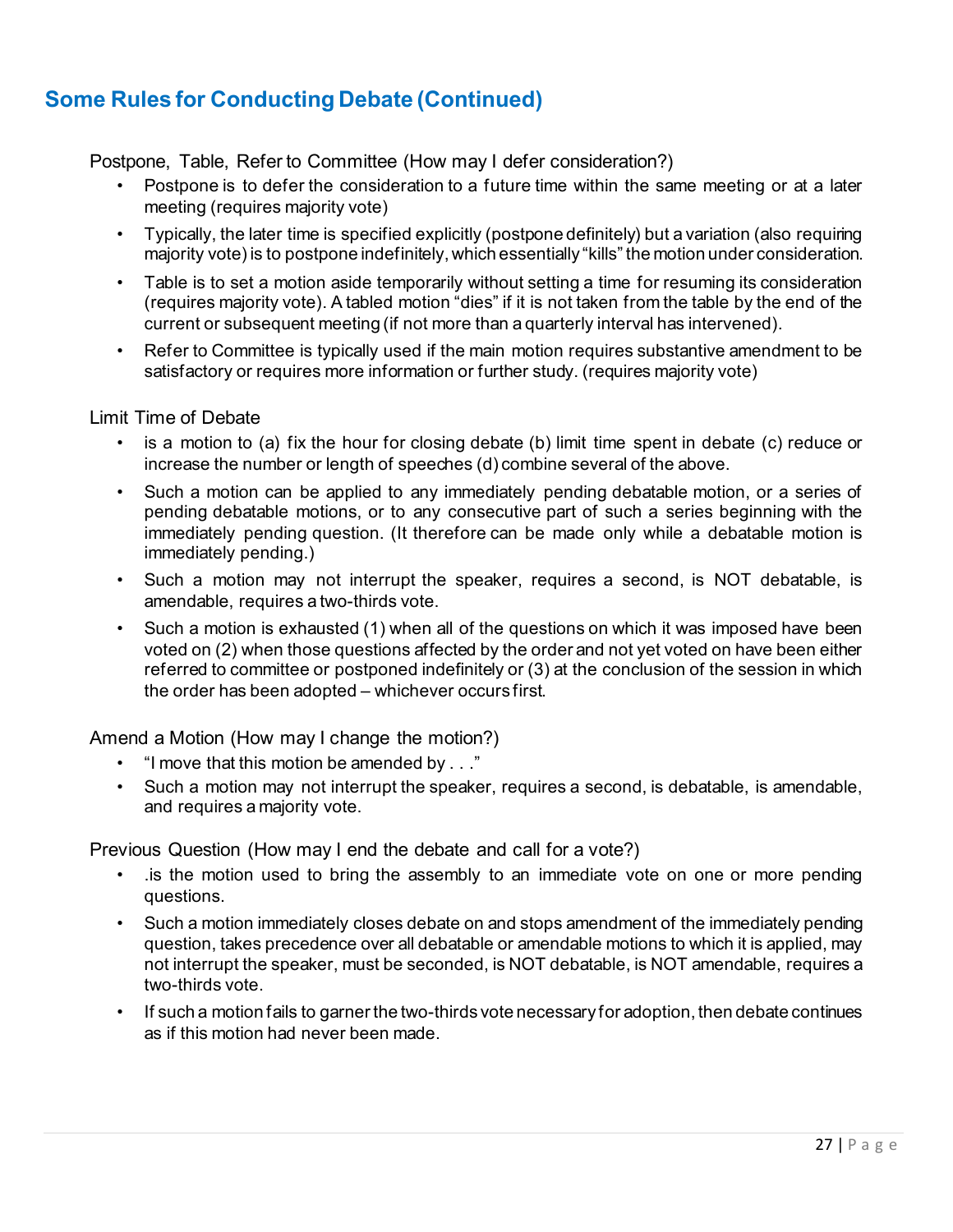### **Some Rules for Conducting Debate (Continued)**

Revisiting Business (How may I revisit business previously adopted?)

- By means of the motion to Rescind or Amend Something Previously Adopted, the assembly can change an action previously taken.
	- $\circ$  Rescind also known as Repeal or Annul is the motion by which a previous action or order can be canceled or countermanded. The effect of Rescind is to strike out an entire main motion, resolution, rule, bylaw, section, or paragraph that has been adopted at some previous time.
	- $\circ$  Amend Something Previously Adopted is the motion that can be used if it is desired to change only a part of the text, or to substitute a different version.
- Both motions must be seconded, are debatable, are amendable,
- Both motions require (a) a two thirds vote (b) a majority vote when notice of intent to make the motion, stating the complete substance of the proposed change, has been given at the previous meeting or in the call to the present meeting or (c) a vote of the majority of the entire membership – whichever is most practical to obtain.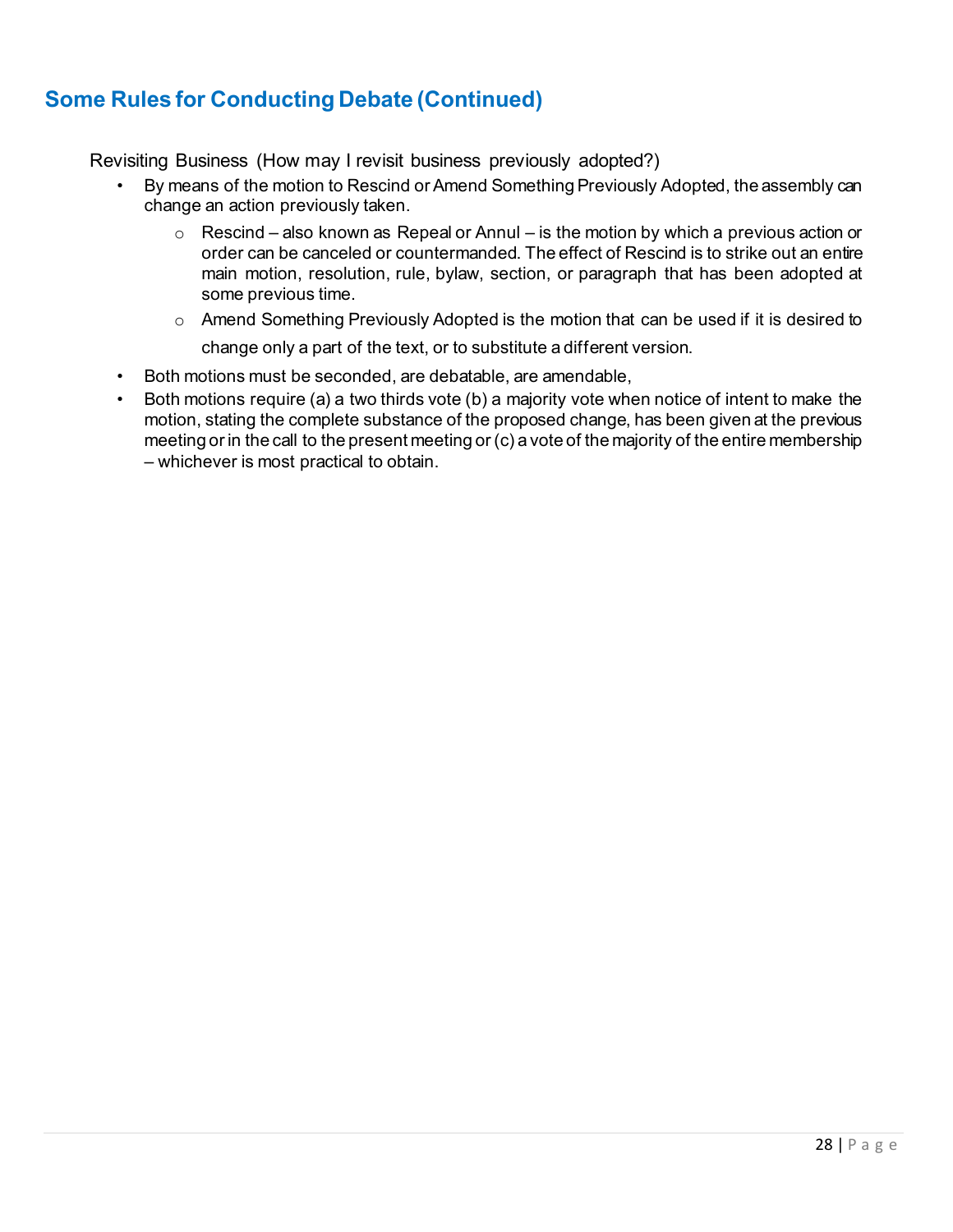# **Parliamentary Procedure (Robert's Rules) Summary**

| <b>Type and Description of Motion</b><br>$\mathbf{1}$<br>Unless introduced by a committee<br>2<br>Listed in descending order of precedence<br>3<br>If committee has not begun consideration of the question $4$ Affirmative vote only<br><sup>5</sup> Negative vote (sustaining objection or withdrawal) only<br>* Ruled on by presiding officer<br>** Must be enforced by the presiding officer on demand of one member unless set aside by<br>a two-thirds vote<br>*** Must be enforced by the presiding officer on demand of one member | Requires Second  | Debateable | Amendable | <b>Vote Required for Adoption</b> | n order when another has the floor | Reconsidered<br>Can Be |
|--------------------------------------------------------------------------------------------------------------------------------------------------------------------------------------------------------------------------------------------------------------------------------------------------------------------------------------------------------------------------------------------------------------------------------------------------------------------------------------------------------------------------------------------|------------------|------------|-----------|-----------------------------------|------------------------------------|------------------------|
| 1. Main Motion: A formal stated or written proposal from a member or committee that<br>requires action by the assembly.                                                                                                                                                                                                                                                                                                                                                                                                                    | yes <sup>1</sup> | ves        | yes       | majority                          | no                                 | yes                    |
| 2. Subsidiary Motions <sup>2</sup> : Motions that assist the assembly in dealing with a main<br>motion.<br>a. Lay on the Table: Allows the assembly to temporarily set aside the pending question to take<br>care of other urgent items.                                                                                                                                                                                                                                                                                                   | yes              | no         | no        | majority                          | no                                 | no                     |
| <b>b. Previous Question</b> : Curtails debate and calls for an immediate vote on the pending question<br>before the assembly.                                                                                                                                                                                                                                                                                                                                                                                                              | yes              | no         | no        | 2/3                               | no                                 | yes                    |
| c. Limit or Extend Limits of Debate: Allowing for unusually shorter or longer debate on<br>motions.                                                                                                                                                                                                                                                                                                                                                                                                                                        | yes              | no         | yes       | 2/3                               | no                                 | yes                    |
| d. Postpone to a Certain Time (Postpone Definitely): Delay consideration of a main motion<br>to a later specified time.                                                                                                                                                                                                                                                                                                                                                                                                                    | yes              | yes        | ves       | majority                          | no                                 | yes                    |
| e. Commit (Refer): To send the pending question to committee for further investigation and/or<br>rewording.                                                                                                                                                                                                                                                                                                                                                                                                                                | yes              | yes        | yes       | majority                          | no                                 | yes<br>$\overline{3}$  |
| f. Amend: To modify the wording of a main motion                                                                                                                                                                                                                                                                                                                                                                                                                                                                                           | yes              | yes        | yes       | majority                          | no                                 | yes                    |
| g. Postpone Indefinitely: A motion that the assembly decline to take a position on the main<br>question.                                                                                                                                                                                                                                                                                                                                                                                                                                   | yes              | yes        | no        | majority                          | no                                 | yes<br>$\tilde{4}$     |
| 3. Privileged Motions <sup>2</sup> : Motions for consideration of special matters of immediate and<br>overriding importance<br>which, without debate, should be allowed to interrupt consideration of<br>anything else.<br>a. Fix the Time to Which to Adjourn: To arrange the time and location of a continuation of                                                                                                                                                                                                                      | yes              | no         |           | majority                          | no                                 |                        |
| current meeting.                                                                                                                                                                                                                                                                                                                                                                                                                                                                                                                           |                  |            | yes       |                                   |                                    | yes                    |
| b. Adjourn: To immediately end a meeting even if business is pending.                                                                                                                                                                                                                                                                                                                                                                                                                                                                      | yes              | no         | no        | majority                          | no                                 | no                     |
| c. Recess: A short intermission of specified duration within a meeting.                                                                                                                                                                                                                                                                                                                                                                                                                                                                    | yes              | no         | yes       | majority                          | no                                 | no                     |
| d. Question of Privilege: Questions the rights and privileges of assembly or members.                                                                                                                                                                                                                                                                                                                                                                                                                                                      | no               | no         | no        | $\star$                           | yes                                | no                     |
| e. Orders of the Day: Formal demand that the assembly take up business in proper order.                                                                                                                                                                                                                                                                                                                                                                                                                                                    | no               | no         | no        | $\star\star$                      | yes                                | no                     |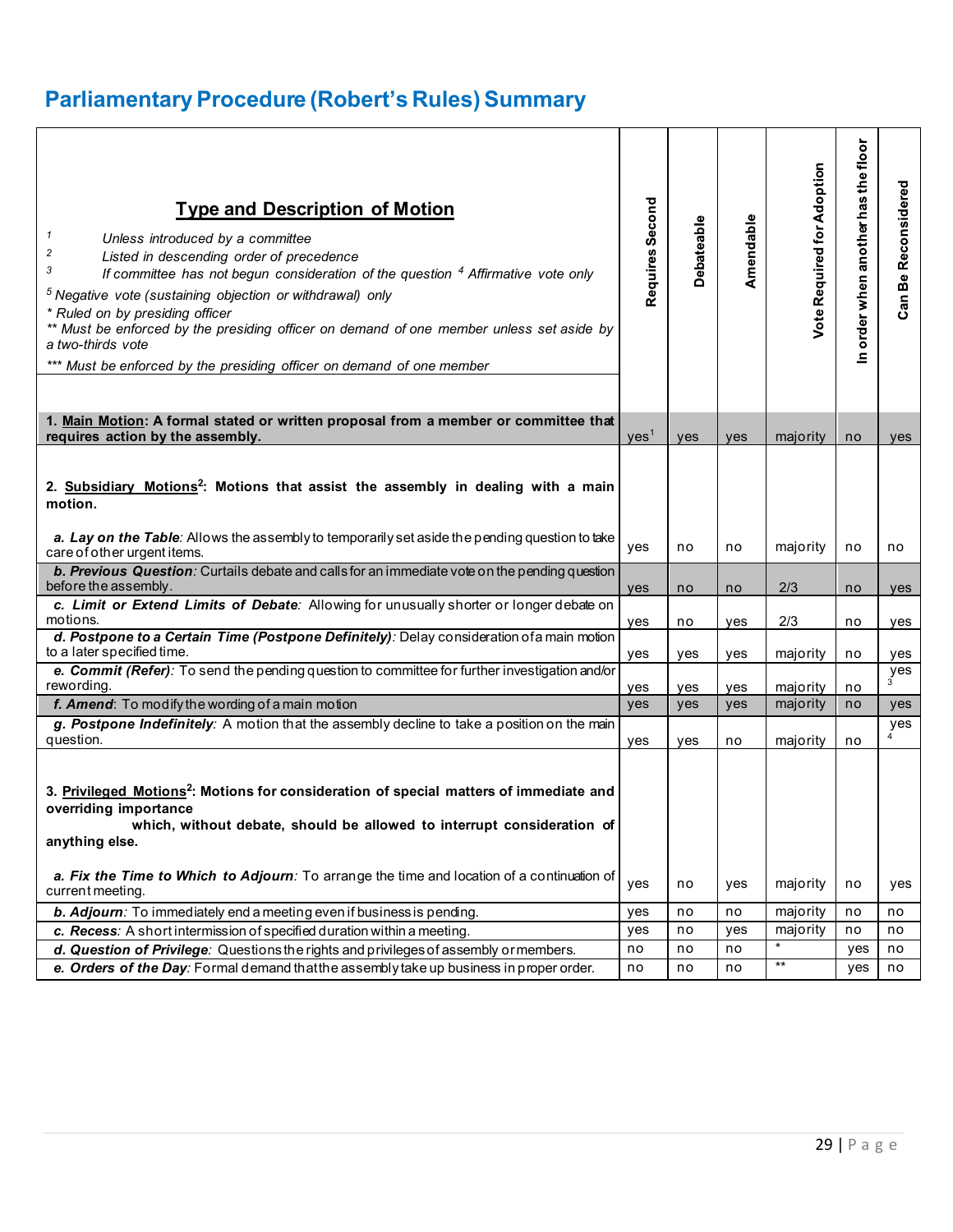# **Parliamentary Procedure (Robert's Rules) Summary (cont.)**

| <b>Type and Description of Motion</b><br>$\mathcal I$<br>Unless introduced by a committee<br>2<br>Listed in descending order of precedence<br>3<br>If committee has not begun consideration of the question $4$ Affirmative vote only<br><sup>5</sup> Negative vote (sustaining objection or withdrawal) only<br>* Ruled on by presiding officer<br>** Must be enforced by the presiding officer on demand of one member unless set aside by<br>a two-thirds vote<br>*** Must be enforced by the presiding officer on demand of one member<br>4. Incidental Motions: Incidental motions are procedural. They deal with process<br>that must be decided<br>before business can resume. | Requires Second | <b>Debateable</b> | Amendable  | Vote Required for Adoption | In order when another has the floor | Reconsidered<br>Be<br>Can |
|---------------------------------------------------------------------------------------------------------------------------------------------------------------------------------------------------------------------------------------------------------------------------------------------------------------------------------------------------------------------------------------------------------------------------------------------------------------------------------------------------------------------------------------------------------------------------------------------------------------------------------------------------------------------------------------|-----------------|-------------------|------------|----------------------------|-------------------------------------|---------------------------|
| a. Point of Order: Calling upon the presiding officer for a ruling and an enforcement of the<br>regular rules.                                                                                                                                                                                                                                                                                                                                                                                                                                                                                                                                                                        | no              | no                | no         | $\star$                    | <b>ves</b>                          | no                        |
| <b>b. Appeal:</b> To refer a ruling of the presiding officer to the assembly for a vote (must occur<br>immediately following the ruling).                                                                                                                                                                                                                                                                                                                                                                                                                                                                                                                                             | yes             | yes               | no         | majority                   | ves                                 | yes                       |
| c. Point of Information: Request Information from the presiding officer relevant to the question<br>at hand (not parliamentary).                                                                                                                                                                                                                                                                                                                                                                                                                                                                                                                                                      | no              | no                | no         | $\star$                    | <b>ves</b>                          | no                        |
| d. Parliamentary Inquiry: Request parliamentary assistance or clarification from the presiding<br>officer.                                                                                                                                                                                                                                                                                                                                                                                                                                                                                                                                                                            | no              | no                | no         | $\star$                    | yes                                 | no                        |
| e. Division of the Assembly: Demand a standing vote of the assembly.                                                                                                                                                                                                                                                                                                                                                                                                                                                                                                                                                                                                                  | no              | no                | no         | ***                        | yes                                 | no                        |
| f. Division of a Question: To divide a motion into parts and voteseparately on each part.                                                                                                                                                                                                                                                                                                                                                                                                                                                                                                                                                                                             | yes             | no                | yes        | majority                   | no                                  | no                        |
|                                                                                                                                                                                                                                                                                                                                                                                                                                                                                                                                                                                                                                                                                       |                 |                   |            |                            |                                     | yes                       |
| g. Object to Consideration: To avoid consideration of a motion considered undesirable.<br>h. Suspend the Rules: Deviations from normal operating procedures (cannot suspend bylaws,                                                                                                                                                                                                                                                                                                                                                                                                                                                                                                   | no              | no                | no         | 2/3                        | yes                                 |                           |
| statutes, etc).                                                                                                                                                                                                                                                                                                                                                                                                                                                                                                                                                                                                                                                                       | yes             | no                | no         | 2/3                        | no                                  | no                        |
| i. Consideration by Paragraph: Consideration of the main motion by "paragraph" before the                                                                                                                                                                                                                                                                                                                                                                                                                                                                                                                                                                                             |                 |                   |            |                            |                                     |                           |
| whole is voted on.<br><i>j. Methods of Voting</i> : Motions relating to the methods of voting (e.g., ballot, roll call, etc).                                                                                                                                                                                                                                                                                                                                                                                                                                                                                                                                                         | yes<br>yes      | no<br>no          | yes<br>yes | majority<br>majority       | no<br>no                            | no<br>yes                 |
| k. Permission to Withdraw: To withdraw (subject to maker approval) a motion from                                                                                                                                                                                                                                                                                                                                                                                                                                                                                                                                                                                                      |                 |                   |            |                            |                                     | yes                       |
| consideration by the assembly.                                                                                                                                                                                                                                                                                                                                                                                                                                                                                                                                                                                                                                                        | <b>ves</b>      | no                | no         | majority                   | ves                                 | 5                         |
| 5. Motions that Bring a Question Again Before the Assembly:                                                                                                                                                                                                                                                                                                                                                                                                                                                                                                                                                                                                                           |                 |                   |            |                            |                                     |                           |
| a. Take from the Table: To make pending again before the assembly a motion previously laid<br>on the table.                                                                                                                                                                                                                                                                                                                                                                                                                                                                                                                                                                           | yes             | no                | no         | majority                   | no                                  | yes<br>$\overline{5}$     |
| b. Rescind/Amend Something Previously Adopted: Nullify or modify a previously adopted<br>motion.                                                                                                                                                                                                                                                                                                                                                                                                                                                                                                                                                                                      | yes             | yes               | yes        | 2/3                        | no                                  | yes<br>5                  |
| c. Discharge a Committee: To reclaim for the assembly a matter previously referred to a<br>committee.                                                                                                                                                                                                                                                                                                                                                                                                                                                                                                                                                                                 | yes             | yes               | yes        | 2/3                        | no                                  | yes                       |
| d. Reconsider: A motion to revisit, within the same meeting, a matter (must be made by a<br>member of the prevailing vote).                                                                                                                                                                                                                                                                                                                                                                                                                                                                                                                                                           | yes             | yes               | no         | majority                   | no                                  | no                        |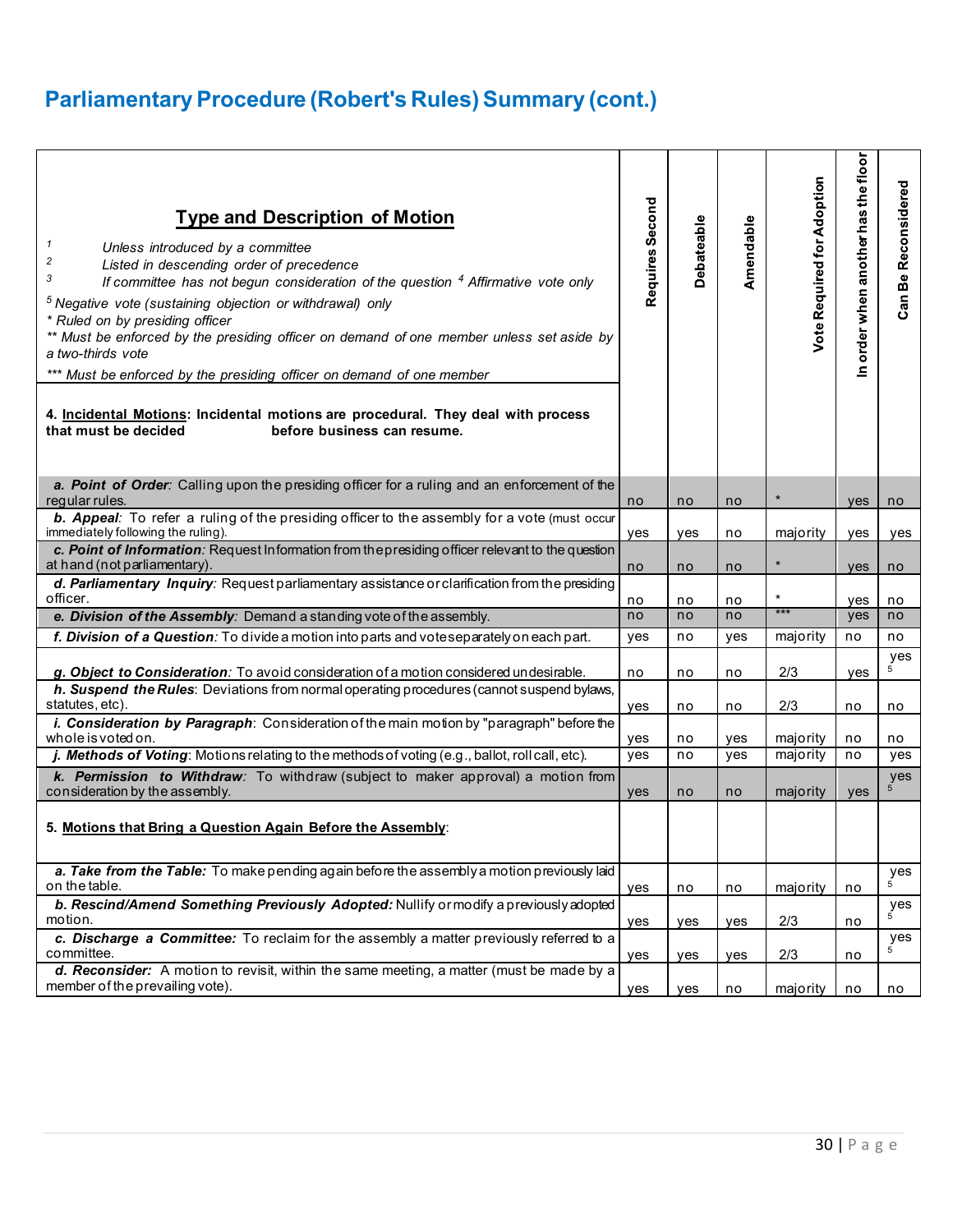### **Governance History**

*Approved by the University Senate 09-21-2015; Approved by President Dorman 10-13-2015*

- ~1977, 1978 Faculty partitioned into schools (Arts & Sciences, Business, Education; Nursing broke off from A&S in early 80s).
- ~1984, 1985 Faculty Senate was established as an advisory (not governance) body to the University President. The charge of this body was to engage in open candid dialogue about any matter of interest or concern to faculty and established an official and direct line of communication between the University President and the University Faculty.
- 1993 University Statutes Revised (have not yet found details to indicate the specific revisions)
- 1996, 1997, 1998 Board of Regents charges GCSU with "Public Liberal Arts Mission" (1996), Dr. Rosemary DePaolo named [the ninth] University President following her appointment by the Board of Regents of the University System of Georgia (1997), USG Semester Conversion (1998)
- Jan 1998 President Rosemary DePaolo meets with the Faculty Senate Chair and proposes the concept of a University Senate (governance body vs. advisory body) for consideration by the Faculty Senate.
- 1999-2000 President Rosemary DePaolo brings in external consultants to perform a Governance Review for the University. One consultant met with focus groups on November 10-11, 1999 and January 13-14, 2000. *The consultants were Dr. Edward M. Penson of the Penson-Strawbridge consulting firm and Dr. Hugh D. Hudson, Jr, Professor of History at Georgia State University and Executive Secretary of the Georgia Conference of the American Association of University Professors (AAUP).*
- 18 Feb 2000 President Rosemary DePaolo announces the new electronic archive of minutes of working groups (committees, councils, Faculty Senate, University Faculty, Schools, etc).
- 22 Sep 2000 One of the work products produced by the Governance Task Force (consisting of 7 students, 7 staff, 7 faculty, and 7 administrators) entitled "Standards of Governance" is approved by the University Council. The Standards of Governance were articulated as six statements that were
	- 1) the result of a review process in which each constituency (students, staff, administrators, faculty) was consulted by its representatives to offer suggested revisions to inform the final draft and
	- 2) designed to describe desirable working relationships among students, staff, administrators and faculty.
- April 2001 Faculty Bylaws Revisions were adopted by the University Faculty. These bylaws focused on rules for holding meetings of the University Faculty. There were three votes taken [Dec 2000, January 2001 and March 2001] and in each case nearly all votes cast were in the affirmative. The first two votes did not reach the two-thirds majority necessary for approval as fewer than two-thirds of the University Faculty completed a ballot in each of these elections.
- 11 Feb 2002 Dr. Hugh D. Hudson, Jr, Professor of History at Georgia State University and Executive Secretary of the Georgia Conference of the American Association of University Professors (AAUP), met with a campus committee to discuss two proposed versions of revisions to the University Statutes, one drafted by University Council and the other drafted by Faculty Senate.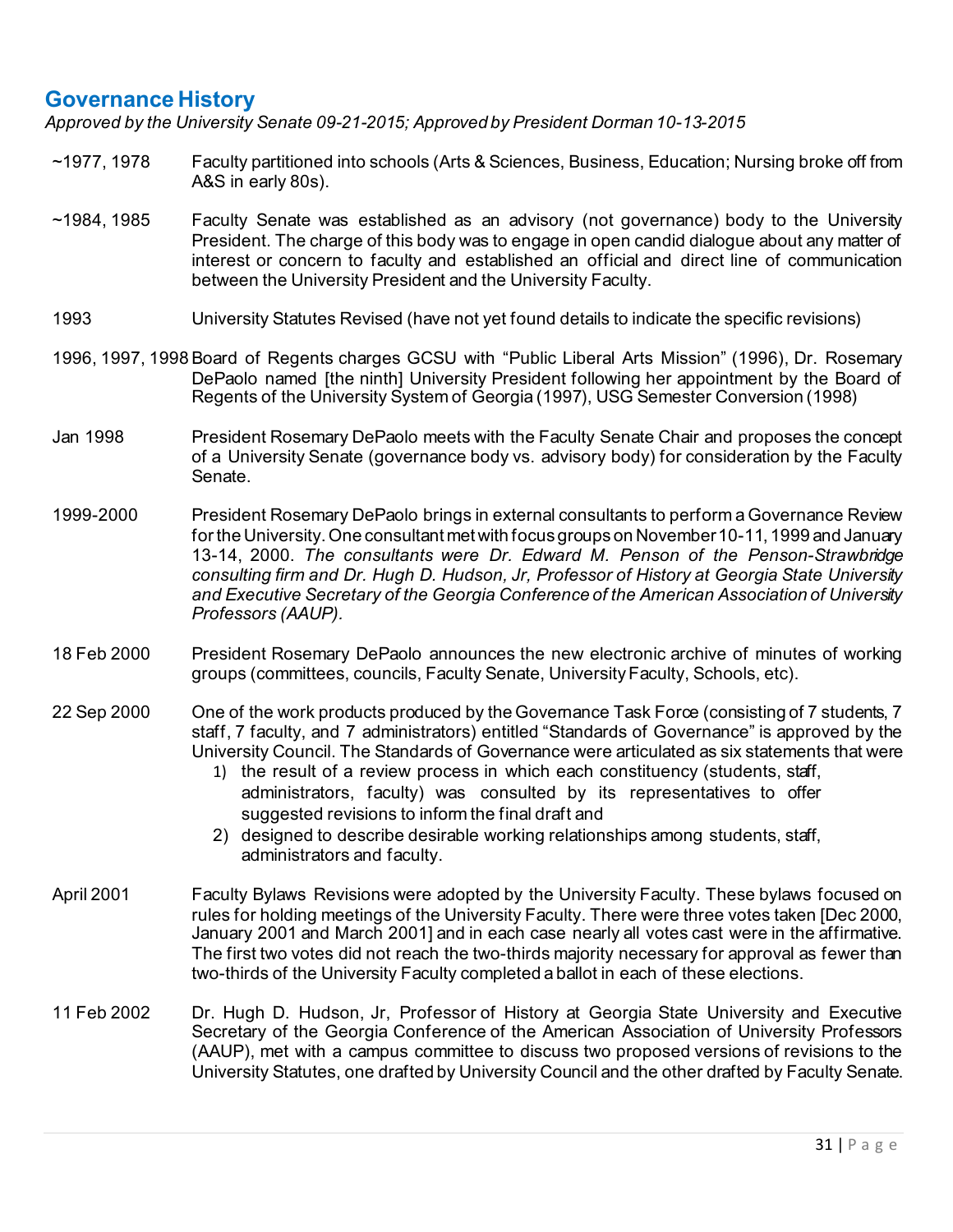- 25 Feb 2002 The University Faculty endorsed, in concept, a new governance assembly called the University Senate adopting eleven statements to guide the development of the University Senate.
- 12 Sep 2002 The University Council endorsed revisions to the University Statutes. (University Senate language)
- 23 Sep 2002 The University Faculty endorsed revisions to the University Statutes. Among the revisions was language to describe the composition and responsibilities of both the proposed University Senate and its steering committee (Executive Committee). These revisions were approved by the Board of Regents on 5 Feb 2003 making them effective as of that date.
- 3 Oct 2002 The Faculty Senate called for schools and departments to hold elections to select individuals to represent them on the Interim University Senate.
- 18 Nov 2002 The faculty elected to serve on the Interim University Senate met electing Ken Farr, Jerry Fly, Lee Gillis, and Bob Wilson as faculty for the Executive Committee. Other members of the Executive Committee of the Interim University Senate were University President Rosemary DePaolo and VPAA Anne Gormly.
- 8 Jan 2003 Organizational Executive Committee (ECUS) meeting: ECUS elected Ken Farr (Chair), Lee Gillis (Vice-Chair), and Jerry Fly (Secretary). In addition, ECUS formed two subcommittees to facilitate the transition to the University Senate for the 2003-2004 academic year. Members selected to serve on the subcommittee to write the initial bylaws were: Bob Wilson-Chair, Mike Digby, Dave DeVries, Anne Gormly, Betty Block, Chris Lowery, Karynne Kleine, and Quintus Sibley (ex-officio). Members selected to serve on the subcommittee to educate the university community on the University Senate were: Jerry Fly-Chair, Mike Rose, Dee Russell, and Cindy Diaz.
- 17 Feb 2003 The first meeting of the Interim University Senate. Agenda included reports from the Executive Committee as well as the Bylaws and the Educating the university community on the University Senate Subcommittees.
- 24 Mar 2003 The second (and final) meeting of the Interim University Senate. The agenda included an informational update on the SACS Quality Enhancement Plan from VPAA Anne Gormly and a report from the Bylaws Subcommittee. The Bylaws report culminated in a motion to adopt the draft as amended by discussion at this meeting. This motion carried. *In these bylaws, there were forty-nine members of the University Senate [as specified in Statutes]: the University President (as Presiding Officer), four Vice Presidents, one Staff member (Chair of Staff Council), one Student (President of Student Government Association), six Presidential Appointees and thirty-six faculty. The policy-recommending committees were the Academic Governance Committee (AGC), the Budget and Planning Committee (BPC), the Student Affairs Committee (SAC), and the University Services Committee (USC). Each of these committees consisted of fifteen people and included students, staff, administrators, and faculty. The Executive Committee [comprising an elected faculty senator from each of the four schools and the VPAA and University President] served as a steering committee of the University Senate and the elected faculty members of ECUS served as an advisory committee to the University President*.
- 1 Jul 2003 President Rosemary DePaolo resigned as University President effective June 30, 2003. Dr. David G. Brown was appointed by the Board of Regents of the University System of Georgia to serve as Interim University President effective July 1, 2003.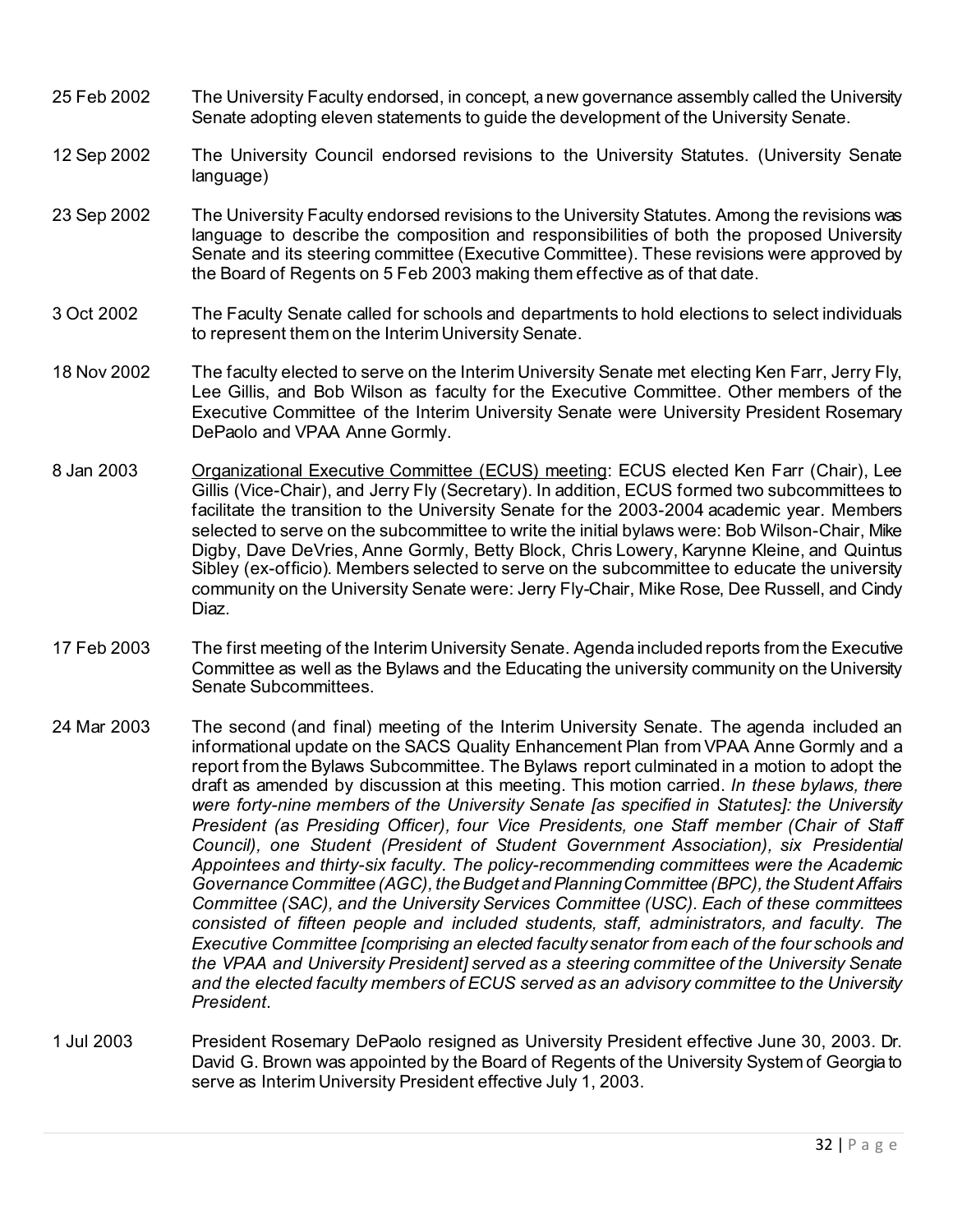- 20 Oct 2003 First University Senate meeting, called to order at 12:30 p.m. by its Presiding Officer, Interim President David G. Brown.
- 1 Jan 2004 Dr. Dorothy Leland begins her term as [the tenth] University President following her appointment by the Board of Regents of the University System of Georgia.
- 11 May 2004 First Governance Retreat: outgoing and incoming University Senators to consider "Where have we been?" and "How might we improve governance?" This retreat is an annual event funded by the President's Office.
- 21 Jun 2004 Institutional Statutes Revisions (minor editorial changes endorsed by University Senate Feb 2004, endorsed by University Faculty March 2004, endorsed by University President March 2004) approved by Board of Regents.
- 3 Dec 2004 University Senate adopts Mission and Vision statements as well as an official Beliefs statement, a rewrite of the aforementioned Standards of Governance [see 22 Sep 2000 entry above]
- 17 Jun 2005 BoR approves Institutional Statutes revisions (streamlining the document from 25 pages to 4 pages; endorsed by University Senate 02/28/05, endorsed by University Faculty 03/23/05, endorsed by University President 03/29/05).
- 25 Sep 2006 University Senate adopts Governing Concepts, against which it might periodically be assessed.
- 6 Mar 2007 Revisions to the University Senate Bylaws recommended by the University Senate are approved by the University President. Revisions effective for the 2007-2008 academic year include:
	- 1) Committee Structure significantly modified: the Academic Governance Committee is divided into the Academic Policy, Curriculum and Assessment Policy, and Faculty Affairs Policy Committees (affectionately APC, CAPC, FAPC), Student Affairs Committee becomes Student Affairs Policy Committee (SAPC) and University Services and Budget and Planning Committees are combined to form the Resources, Planning, and Institutional Policy Committee (RPIPC)
	- 2) University President becomes ex officio non-voting member of University Senate
	- 3) Presiding Officer responsibility shifts from University President to an Elected Faculty Senator
	- 4) Four VPs, one Staff, one Student become four Selected Staff Senators and two Selected Student Senators
	- 5) Each committee (APC, CAPC, FAPC, RPIPC, SAPC) is designated a member by an appropriate Vice President
	- 6) Elected Faculty Senators term of service changes from two years to three years
	- 7) The elected faculty senators on the Executive Committee modified from one from each of four schools to the University Senate Officers (Presiding Officer, Secretary) as well as one elected faculty senator from each academic unit (the Library in addition to each of the Schools). The Past Chair of ECUS continues to serve as a non-voting member.
- 16 Aug 2007 The first Graduate Assistant to the University Senate was introduced to the Executive Committee.
- 27 Aug 2007 The first University Senate meeting with an elected faculty senator serving as Presiding Officer.
- 6 Feb 2008 University Senate adopts an official Meeting Etiquette statement for University Senate meetings.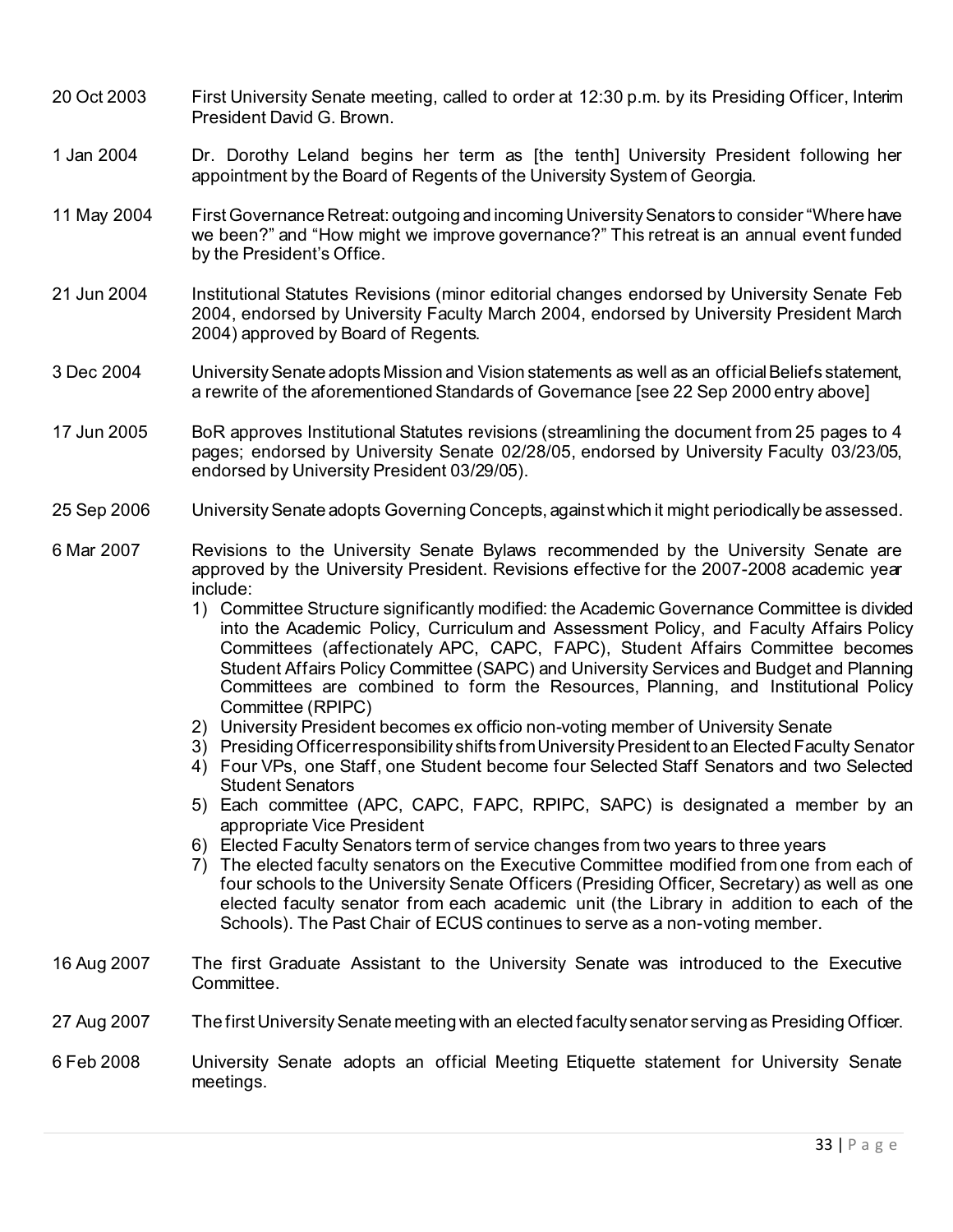2 Apr 2008 Revisions to the University Senate Bylaws recommended by the University Senate are approved by the University President. Revisions effective for the 2008-2009 academic year include 1) Six Presidential Appointees changed to Five Presidential Appointees and 37th Elected Faculty Senator 2) Introduce the office of Presiding Officer Elect (must be an elected faculty senator) who is also ECUS Vice-Chair 3) Reduce Committee Organizational Meetings from two to one [as all officers can be elected at the same time in Spring] 4) Align election calendars for Students and Staff with preferences of Student Governance Association and Staff Council respectively 5) Remove section on Administrative Committees (getting ECUS out of the business of maintaining a list) 6) Reduce from FIVE to THREE the number of University Senator signatures for support of a bylaws revision 31 Mar 2009 Revisions to the University Senate Bylaws recommended by the University Senate are approved by the University President. Revisions effective for the 2009-2010 academic year include 1) Chief Academic Officer [Provost] is added as an ex officio non-voting member of the University Senate 2) A **mechanism for special meetings [called meetings between regular meetings]** is added 3) Each academic unit [Library, College] is apportioned **at least two** of the thirty-seven elected faculty senators 4) Election Procedure for Elected Faculty no longer required to be by secret ballot and now at discretion of unit 5) Nomenclature: *Vice President* to *Chief Operational Officer* [e.g. VPAA to Chief Academic Officer]; *Schools* to *Colleges* 26 May 2010 Revisions to the University Senate Bylaws recommended by the University Senate are approved by the University President. Revisions effective for the 2010-2011 academic year include 1) Editorial revisions correct grammatical errors and update nomenclature 2) A two-tier bylaws revision process (Editorial, Non-editorial) 20 Jun 2011 Revisions to the University Senate Bylaws recommended by the University Senate are approved by the University President. Revisions effective for the 2011-2012 academic year include 1) Calling standing committee (APC, CAPC, FAPC, RPIPC, SAPC) meetings including a specification of quorum and notification. 1 Jul 2011 President Dorothy Leland resigned as University President effective June 30, 2011. Dr. Stas Preczewski was appointed by the Board of Regents of the University System of Georgia to serve for one year as Interim University President effective July 1, 2011. 16 Apr 2012 Revisions to the University Senate Bylaws recommended by the University Senate are approved by the University President. Revisions effective the 2012-2013 academic year include 1) Introduction of CAPC Subcommittee on the Core Curriculum (SoCC) 2) Shortening motion submission timeline from 15 to 10 days.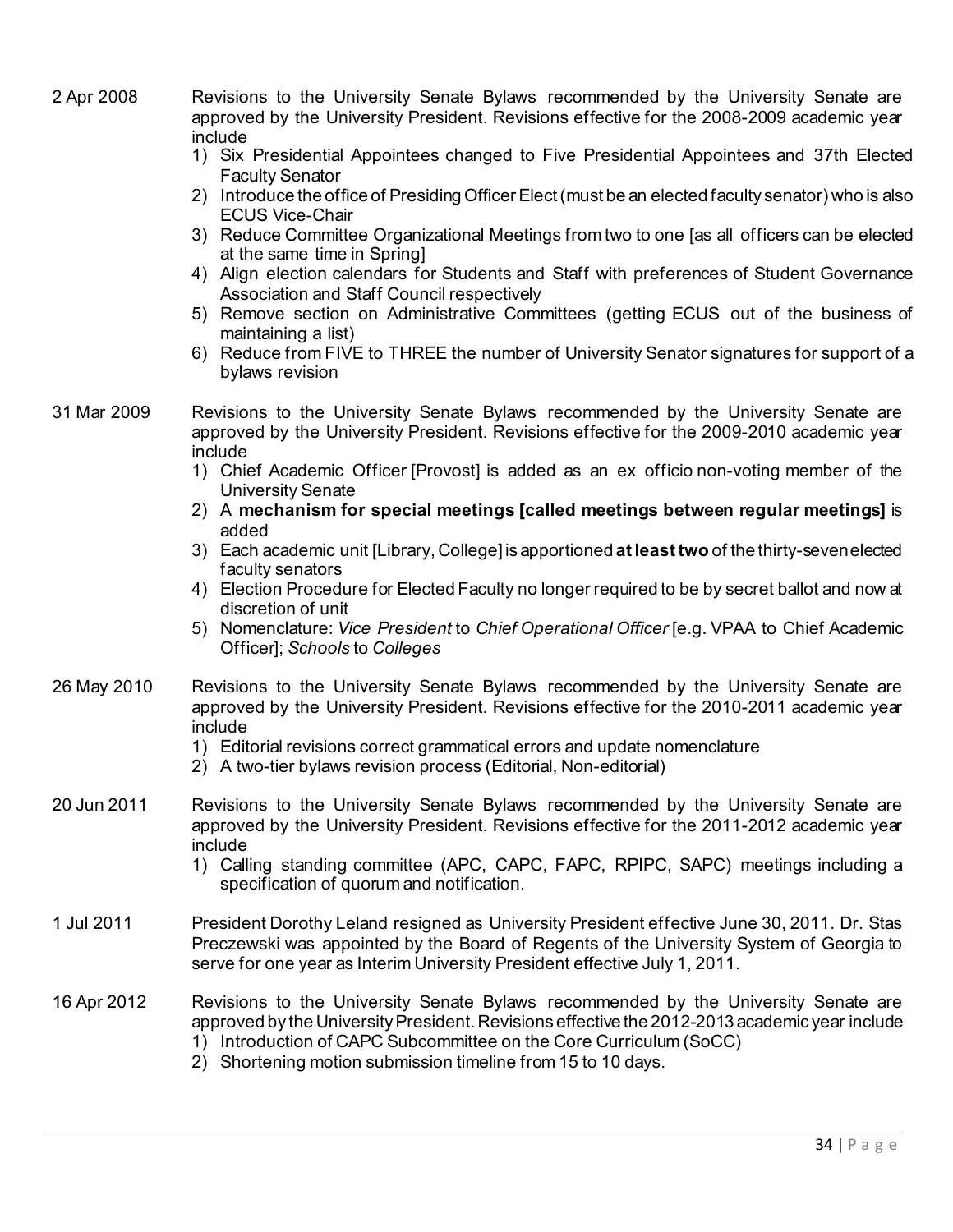- 1 Sep 2012 Dr. Steve Dorman begins his term as [the eleventh] University President following appointment by the Board of Regents of the University System of Georgia. Dr. Paul Jones is appointed by the Board of Regents to serve as Interim President effective July 1, 2012 until August 30, 2012.
- 1 Jul 2013 A formal allocation for the University Senate is established within the annual institutional budget.
- 1 Aug 2013 University Senate Presiding Officer is named as an ex officio member of the Academic Leadership Team, a set of individuals convening routinely with the Provost including academic deans.
- 27 Feb 2015 Revisions to the University Senate Bylaws recommended by the University Senate are approved by the University President. Revisions effective the 2015-2016 academic year include 1) SoCC Composition
	- 2) SoCC Chair Eligibility
	- 3) SoCC Officer Election Process
	- 4) Define Teaching Representative.
- 23 Feb 2016 Amendment to the University Senate Bylaws recommended by the University Senate are approved by the University President. The amendment adds SoCC Chair to the minimal composition of SCoN.
- 23 Feb 2016 Revisions to the University Senate Bylaws recommended by the University Senate are approved by the University President. Revisions include changing the eligibility requirements for elected faculty senators to "completion of at least two (2) years of service at the university at the beginning of the fall semester following his/her election as a Senator.
- 5 May 2017 Revisions to the University Senate Bylaws recommended by the University Senate are approved by the University President. Revisions include modifying the minimum number of voting members on SoCC who must be elected faculty senators from three to two.
- 27 Nov 2017 University Senate passes as a budget guiding principle the appropriation of funds from the university senate budget to reimburse travel by USGFC representatives to the USGFC meetings.
- 27 Nov 2017 Revisions to the University Senate Bylaws recommended by the University Senate are approved by the University President. Revisions include aligning the US bylaws with the higher order document, Georgia College Institutional Statutes.
- 1 May 2018 Revisions to the University Senate Bylaws recommended by the University Senate are approved by the University President. Revisions include
	- 1) update references to the Curriculum and Assessment Policy Committee (CAPC) to Educational Assessment and Policy Committee (EAPC)
	- 2) create "Appeals" process for committee recommendations
	- 3) dissolution of Subcommittee on Core Curriculum (SoCC), and
	- 4) replace Staff Council Appointee with Chief Information Officer or Designee on RPIPC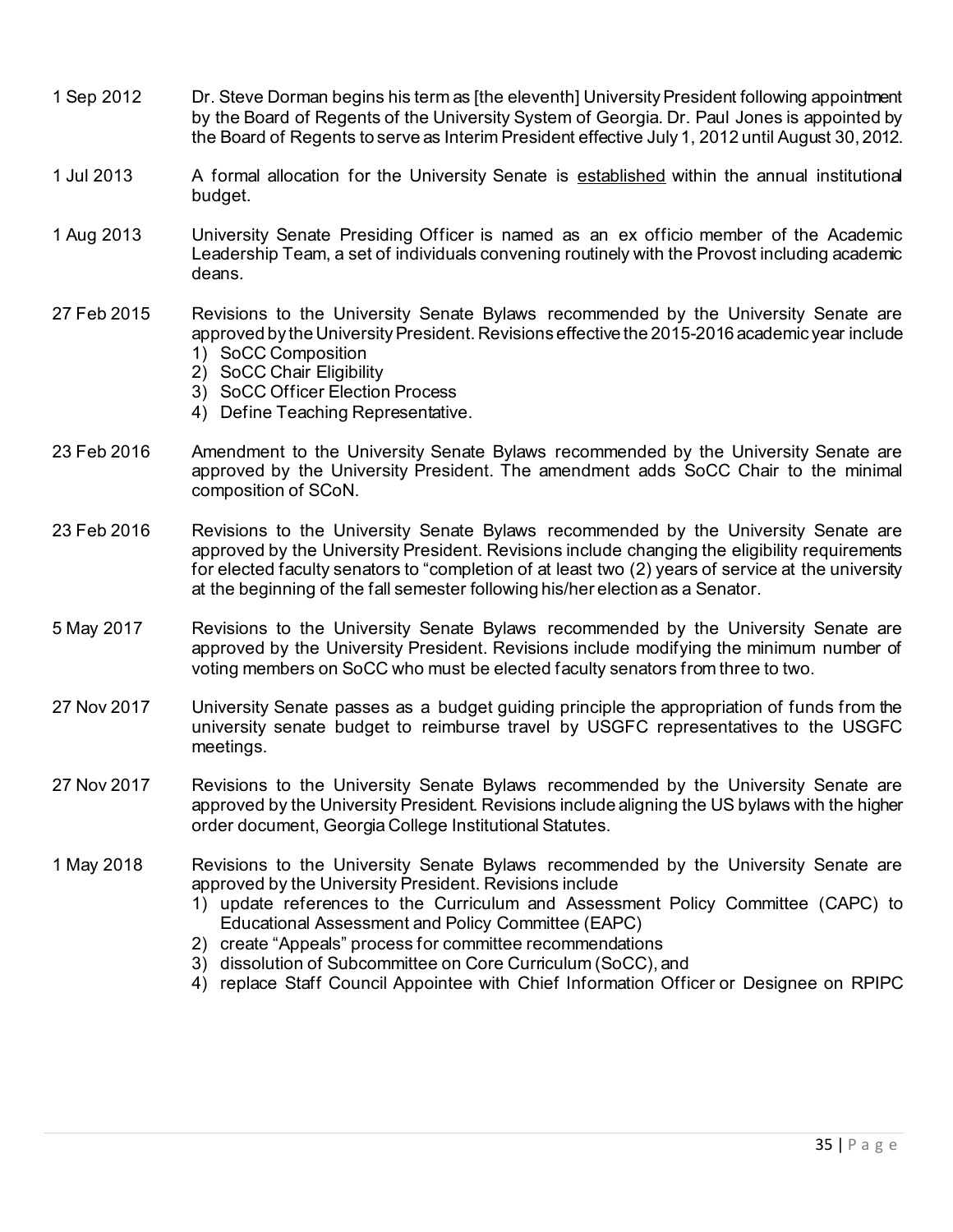19 March 2019 Revisions to the University Senate Bylaws recommended by the University Senate are approved by the University President. Revisions include 1) Dissolve Educational and Assessment Policy Committee, move its scope to Academic Policy Committee, and adjust number of Presidential Appointees accordingly 2) Allow the number of members on the standing committees (APC, FAPC, RPIPC, SAPC) to vary from 13 to 15, and adjusted the number of corps of instruction faculty accordingly. 3) Shifted the date of standing committee officer elections from within 10 days of the Senate organizational meeting to ECUS selecting the date.

26 February 2021 Revisions to the University Senate Bylaws recommended by the University Senate are approved by the University President. Revisions include

> 1) Added Diversity, Equity, and Inclusion Policy Committee (DEIPC) as a standing committee 2) Adjusted the members on the standing committees (APC, DEIPC, FAPC, RPIPC, SAPC) to account for the creation of DEIPC, and adjusted the number of corps of instruction faculty